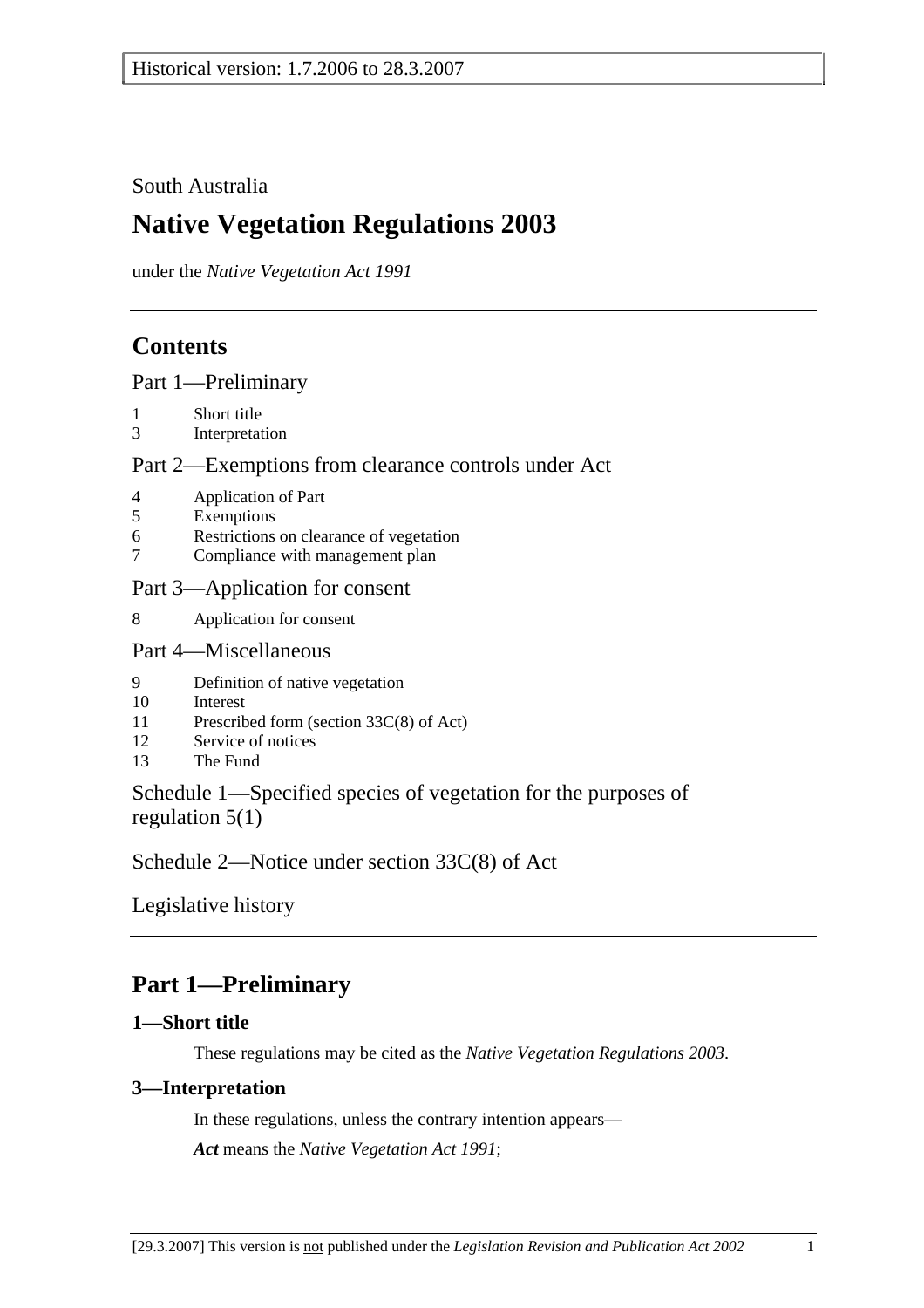*building* means a building or structure that is permanently fixed to land so that it cannot be moved without dismantling or destroying it and—

- (a) includes a transportable building if the building is connected to a sewage system or a septic tank and then is not moved after it is first connected to that sewage system or septic tank; but
- (b) does not include a building or structure erected or placed on land in contravention of the *Development Act 1993* or a corresponding previous enactment;

*business day* means any day except Saturday, Sunday or a public holiday;

*country* has the same meaning as in the *Fire and Emergency Services Act 2005*;

*Development Plan* means a Development Plan under the *Development Act 1993*;

*dwelling* means a building or part of a building used as a self-contained residence;

*fence* means a fence consisting of posts and wire fixed permanently to land and designed for the purpose of controlling access by people or the movement of animals;

*fire-control purposes*—these are purposes associated with preventing or controlling the spread of fires or potential fires;

#### *infrastructure* means—

- (a) the infrastructure, equipment, structures, works and other facilities used in or in connection with the supply of water or electricity, gas or other forms of energy, the provision of telecommunications, or the drainage, removal or treatment of waste water or sewage; or
- (b) roads and their supporting structures or works; or
- (c) ports, wharfs, jetties, railways, trams and busways;

*private mine* means land declared under the *Mining Act 1971* to be a private mine;

*River Murray Floodplain Area* means the River Murray Protection Area so designated under regulation 4 of the *River Murray Regulations 2003*;

*SACFS* means the South Australian Country Fire Service;

*township of Robe* means the area shown as the township of Robe in the Development Plan that applies to that area of the State.

## **Part 2—Exemptions from clearance controls under Act**

### **4—Application of Part**

Exemptions under this Part do not extend to native vegetation growing or situated on land that is subject to a heritage agreement under the Act or a heritage agreement that was entered into in compliance with a condition of consent to clear native vegetation under the repealed Act unless the paragraph setting out the exemption explicitly extends its operation to that vegetation.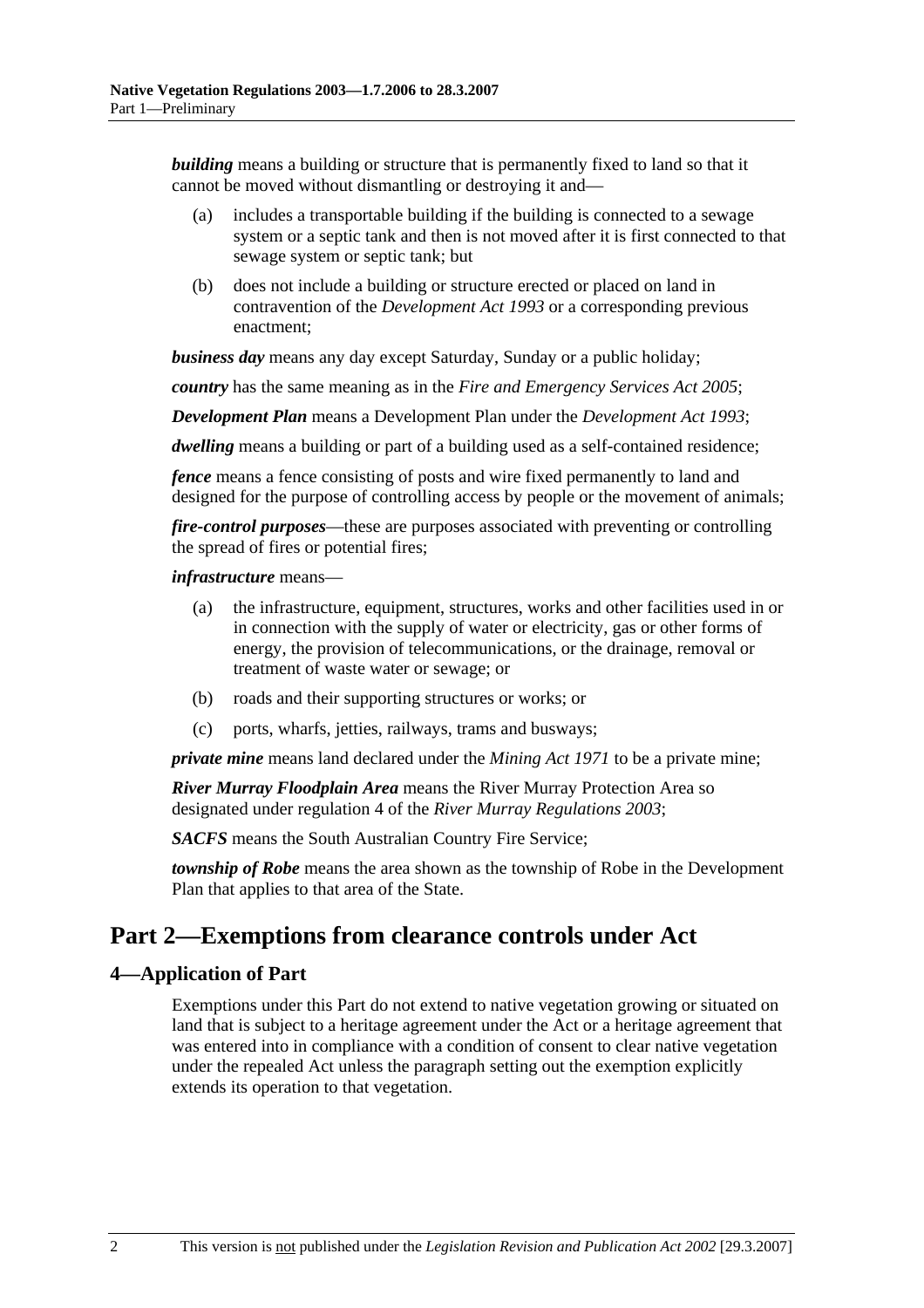### **5—Exemptions**

- (1) Pursuant to section 27(1)(b) of the Act, native vegetation may, subject to any other Act or law to the contrary, be cleared—
	- (a) if it is proposed to erect a building that is a dwelling or a structure or other facility that is ancillary to a dwelling and—
		- (i) any development authorisation for the erection of the dwelling or structure or other facility required by or under the *Development Act 1993* has been obtained; and
		- (ii) either—
			- (A) the vegetation—
				- does not comprise or form part of a stratum of native vegetation that is substantially intact; and
				- except where the dwelling is within a residential or township zone under the relevant Development Plan, does not include vegetation of the genus *Eucalyptus* with a stem diameter at 300 millimetres above the ground of 200 millimetres or more, or other vegetation with a stem diameter at the lowest point of the stem above ground level of 100 millimetres or more; or

 $(B)$ 

- the Council is satisfied (on the basis of information provided to the Council by the person seeking the benefit of this paragraph and such other information as the Council thinks fit) that, after taking into account the need to preserve biological diversity and taking into account the needs of the owner of the land, the proposed site for the building is the most suitable that is available; and
- the Council is satisfied (on the basis of information provided to the Council by the person seeking the benefit of this paragraph and such other information as the Council thinks fit) that there is no other practicable alternative that would involve no clearance or the clearance of less vegetation or the clearance of vegetation that is less significant or (if relevant) the clearance of vegetation that has been degraded to a greater extent than the vegetation proposed to be cleared; and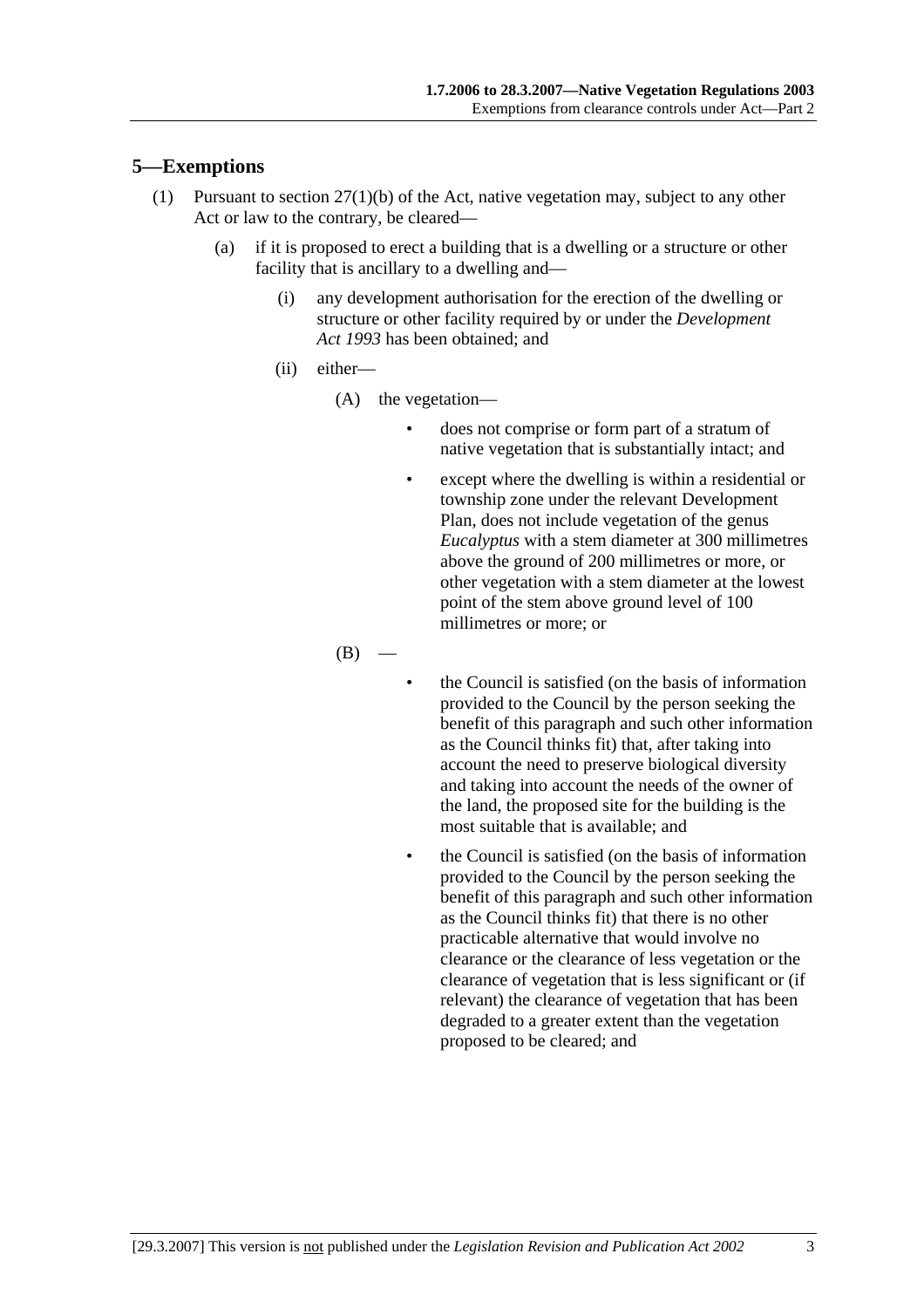- the clearance is undertaken in accordance with a management plan that has been approved by the Council and that, after taking into account the full extent of clearance that is to be undertaken on the relevant land, results in a significant environmental benefit on the property where the building is to be situated, or the owner of the land (or a person acting on his or her behalf) has, on application to the Council to proceed with clearing the vegetation in accordance with this provision, made a payment into the Fund of an amount considered by the Council to be sufficient to achieve a significant environmental benefit in the manner contemplated by section 21(6) of the Act;
- (b) if it is proposed to erect a building or a structure or other facility that is ancillary to a building, other than a dwelling or a structure or other facility that is ancillary to a dwelling, and—
	- (i) any development authorisation for the erection of the building or structure or other facility required by or under the *Development Act 1993* has been obtained; and
	- (ii) the vegetation—
		- (A) does not comprise or form part of a stratum of native vegetation that is substantially intact; and
		- (B) except where the building is within a tourist accommodation, business, centre, commerce, commercial, industrial, industry or office zone under the relevant Development Plan, does not include vegetation of the genus *Eucalyptus* with a stem diameter at 300 millimetres above the ground of 200 millimetres or more, or other vegetation with a stem diameter at the lowest point of the stem above ground level of 100 millimetres or more;
- $(c)$  if—
	- (i) the clearance is incidental to a proposed development to which section 48 of the *Development Act 1993* applies; and
	- (ii) an environmental impact statement, public environmental report or development report, and an Assessment Report, relating to the development have been prepared under that Act; and
	- (iii) the Minister responsible for the administration of the *Development Act 1993* referred the environmental impact statement, public environmental report or development report to the Native Vegetation Council for comment and report and—
		- (A) the Council provided comments which were included (wholly or substantially) in the relevant Assessment Report; or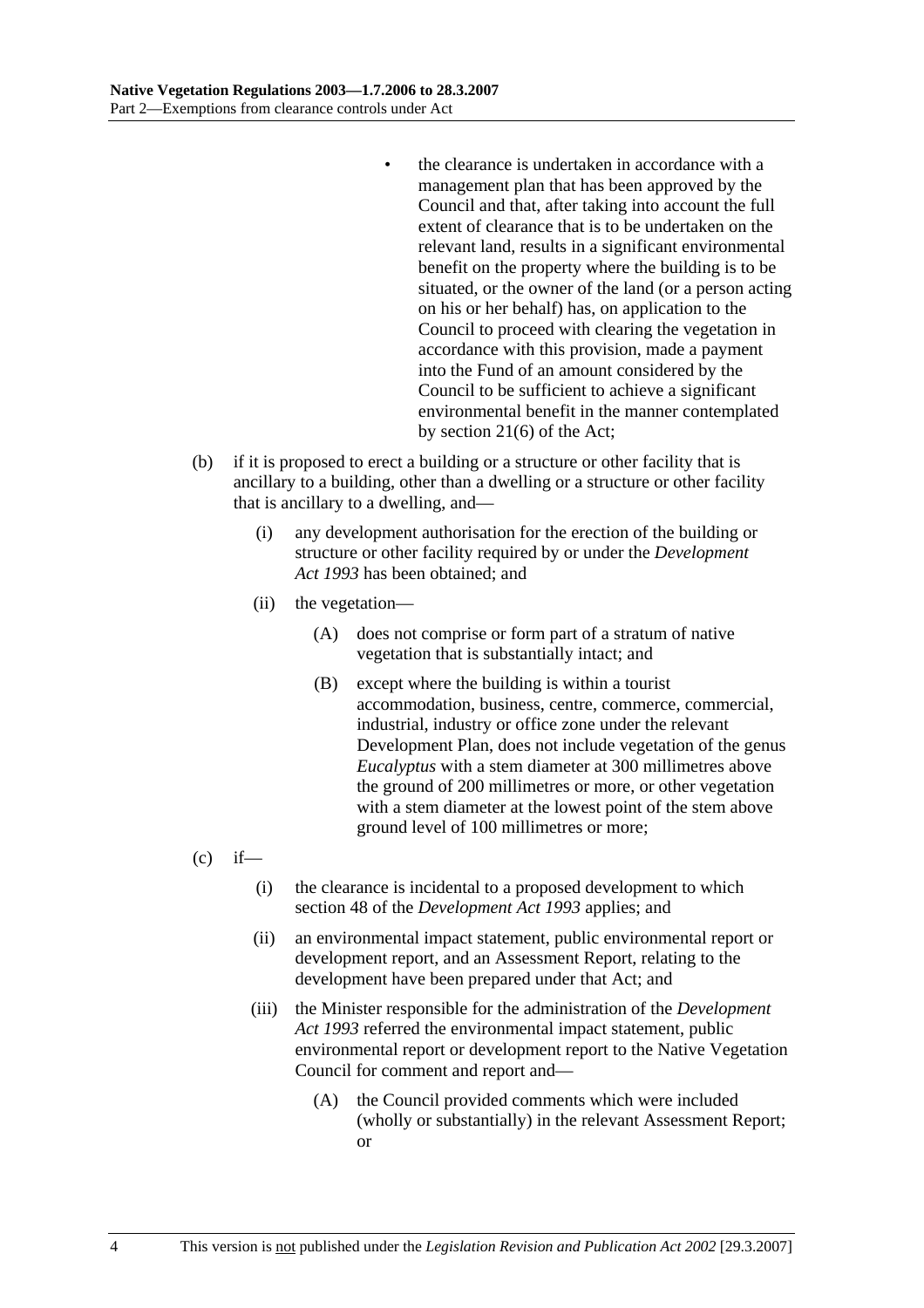- (B) the Council failed to provide comments within 8 weeks after receiving the Minister's invitation for comment and report; and
- (iv) the Governor has granted his or her consent to the proposed development under section 48 of the *Development Act 1993*; and
- (v) the clearance is undertaken in accordance with that consent; and
- (vi) the clearance is undertaken in accordance with a management plan that has been approved by the Council that results in a significant environmental benefit on the property where the development is being undertaken, or the owner of the land (or a person acting on his or her behalf) has, on application to the Council to proceed with clearing the vegetation in accordance with this provision, made a payment into the Fund of an amount considered by the Council to be sufficient to achieve a significant environmental benefit in the manner contemplated by section 21(6) of the Act;
- $(d)$  if—
	- $(i)$
- (A) the clearance is incidental to the construction or expansion of a building or infrastructure and the Minister has, by instrument in writing, declared that he or she is satisfied that the clearance is in the public interest; or
- (B) the clearance is required in connection with the provision of infrastructure or services to a building or proposed building, or to any place; and
- (ii) any development authorisation required by or under the *Development Act 1993* has been obtained; and
- (iii) the Council is satisfied (on the basis of information provided to the Council by the person seeking the benefit of this paragraph and such other information as the Council thinks fit) that, after taking into account the need to preserve biological diversity and the nature and purposes of any proposed building or infrastructure that is yet to be constructed, the proposed site of the building or infrastructure is the most suitable that is available; and
- (iv) the Council is satisfied (on the basis of information provided to the Council by the person seeking the benefit of this paragraph and such other information as the Council thinks fit) that there is no other practicable alternative that would involve no clearance or the clearance of less vegetation or the clearance of vegetation that is less significant or (if relevant) the clearance of vegetation that has been degraded to a greater extent than the vegetation proposed to be cleared; and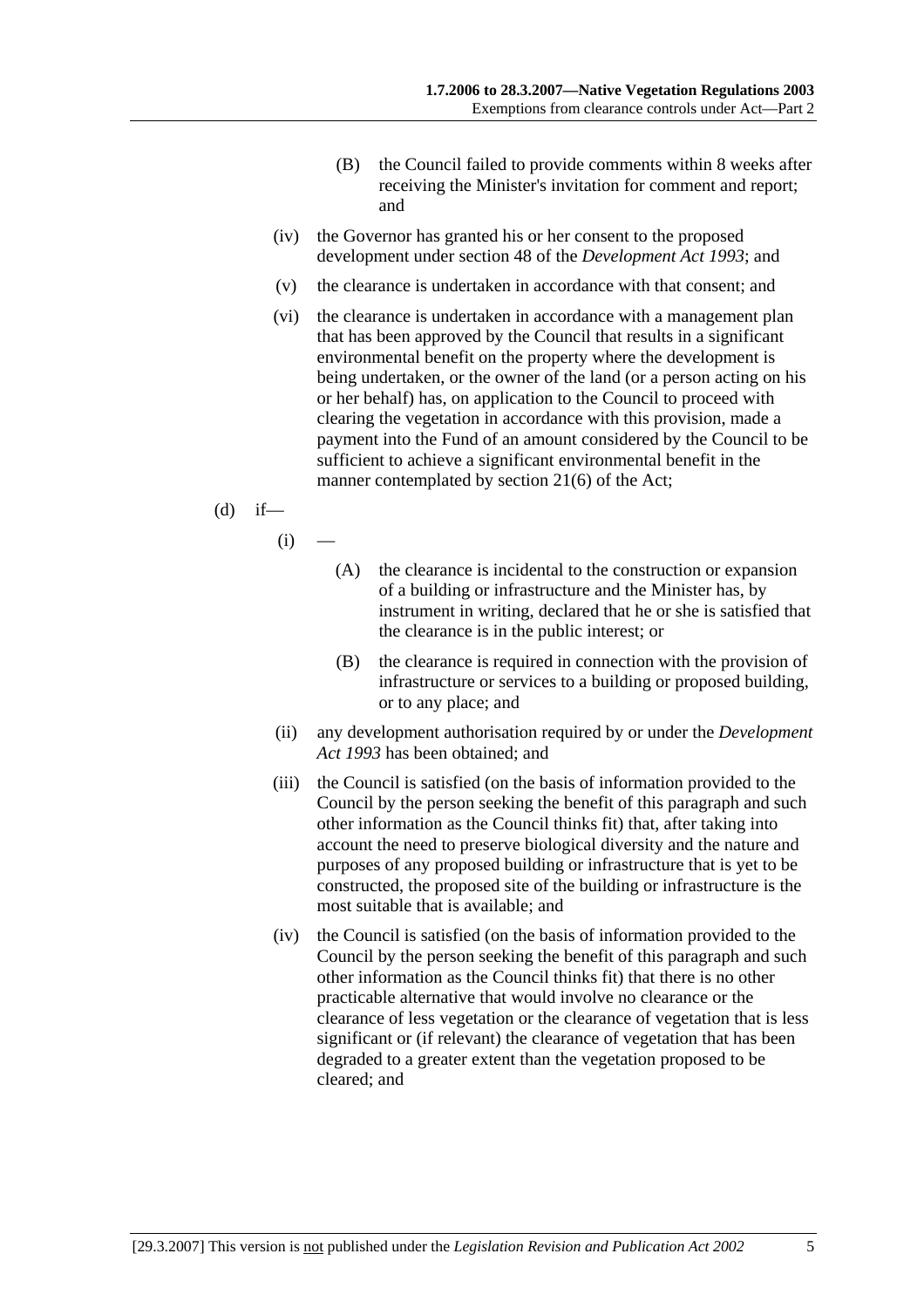(v) the clearance is undertaken in accordance with a standard operating procedure determined or approved by the Council for the purposes of this provision or a management plan that has been approved by the Council, and either there will be a significant environmental benefit on the property where the clearance is being undertaken or within the same region of the State, or the owner of the land (or a person acting on his or her behalf) has, on application to the Council to proceed with clearing the vegetation in accordance with this provision, made a payment into the Fund of an amount considered by the Council to be sufficient to achieve a significant environmental benefit in the manner contemplated by section 21(6) of the Act;

 $(da)$  if—

- (i) the clearance is incidental to proposed development to be undertaken on land; and
- (ii) any development authorisation required by or under the *Development Act 1993* has been obtained; and
- (iii) the Council is satisfied (on the basis of information provided to the Council by the person seeking the benefit of this paragraph and such other information as the Council thinks fit)—
	- (A) that the vegetation is not significant (including by taking into account the scale or nature of surrounding vegetation and relevant guidelines prepared and published by the Council); and
	- (B) that there is no other practicable alternative that would involve no clearance or the clearance of less vegetation; and
- (iv) the clearance is undertaken in accordance with a management plan that has been approved by the Council that results in a significant environmental benefit on the property where the relevant development is to be undertaken, or the owner of the land (or a person acting on his or her behalf) has, on application to the Council to proceed with clearing the vegetation in accordance with this provision, made a payment into the Fund of an amount considered by the Council to be sufficient to achieve a significant environmental benefit in the manner contemplated by section 21(6) of the Act;
- $(e)$  if—
	- (i) the clearance is incidental to the repair or maintenance work of the Crown; and
	- (ii) the person undertaking the clearance—
		- (A) has given at least 10 business days notice in writing outlining the proposed clearance to a person who has the care, control or management of the land before commencing the clearance (unless the land is under the care, control or management of the Crown); or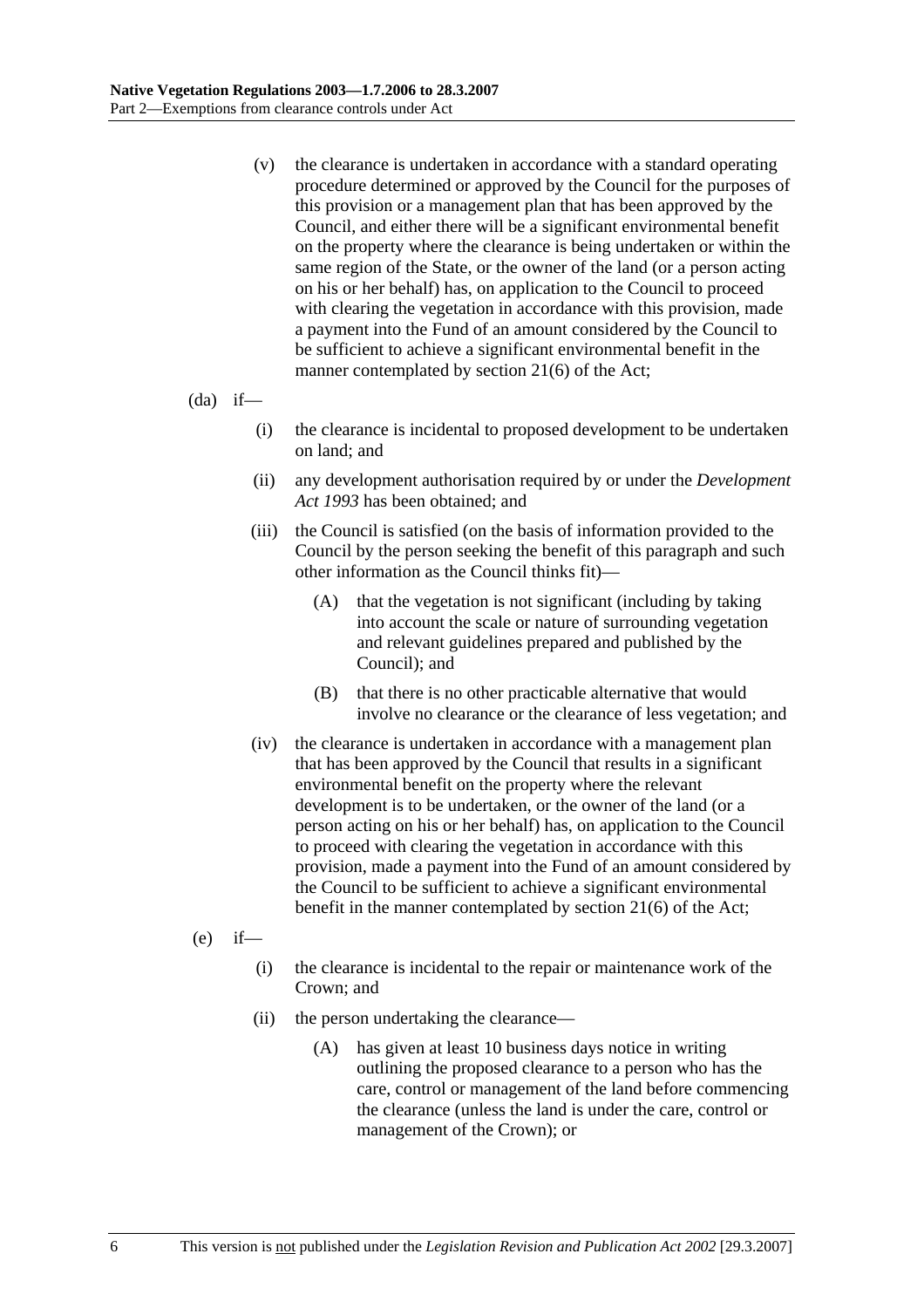- (B) is acting in accordance with a standard operating procedure determined or approved by the Council for the purposes of this provision; or
- (C) is acting in a situation of urgency that requires action without delay; and
- (iii) the person undertaking the clearance complies with any guidelines relating to the protection of native vegetation from the spread of plant diseases or noxious weeds, or from unnecessary damage during the performance of any work, prepared by the Council in accordance with section 25 of the Act,

(and the operation of this paragraph extends to vegetation on land that is subject to a heritage agreement);

- $(f)$  if—
	- $(i)$
- (A) the clearance is being undertaken as part of the duty of an electricity entity under Part 5 of the *Electricity Act 1996*; or
- (B) the clearance is incidental to any repair or maintenance work of an electricity entity within the meaning of the *Electricity Act 1996*; and
- (ii) the person undertaking the clearance—
	- (A) is acting in accordance with the principles of vegetation clearance under the *Electricity Act 1996*; or
	- (B) has given at least 10 business days notice in writing outlining the proposed clearance to a person who has the care, control or management of the land before commencing the clearance (unless the land is under the care, control or management of the electricity entity); or
	- (C) is acting in accordance with a standard operating procedure determined or approved by the Council for the purposes of this provision; or
	- (D) is acting in a situation of urgency that requires action without delay; and
- (iii) the person undertaking the clearance complies with any guidelines relating to the protection of native vegetation from the spread of plant diseases or noxious weeds, or from unnecessary damage during the performance of any work, prepared by the Council in accordance with section 25 of the Act,

- $(g)$  if—
	- (i) the clearance is incidental to the repair or maintenance of any infrastructure; and
	- (ii) the person undertaking the clearance—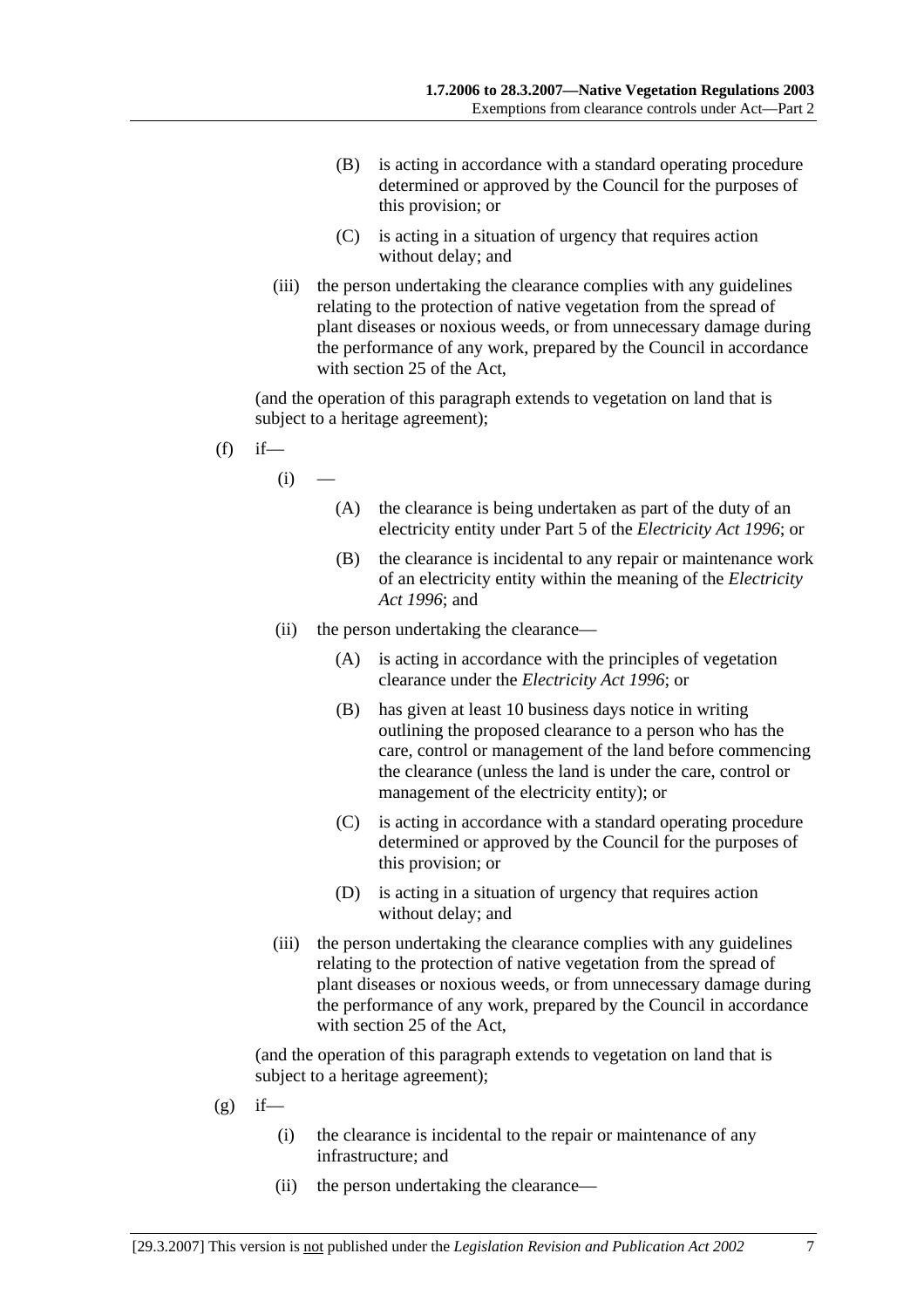- (A) has given at least 10 business days notice in writing outlining the proposed clearance to a person who has the care, control or management of the land before commencing the clearance (unless the land is under the care, control or management of the person who is responsible for the infrastructure); or
- (B) in acting in accordance with a standard operating procedure determined or approved by the Council for the purposes of this provision; or
- (C) is acting in a situation of urgency that requires action without delay; and
- (iii) the person undertaking the clearance complies with any guidelines relating to the protection of native vegetation from the spread of plant diseases or noxious weeds, or from unnecessary damage during the performance of any work, prepared by the Council in accordance with section 25 of the Act,

- $(h)$  if—
	- (i) the clearance is incidental to work being undertaken by or on behalf of the Commissioner of Highways; and
	- (ii) except where the clearance is incidental to repair or maintenance work, there is no other practicable alternative that would involve no clearance or the clearance of less vegetation or the clearance of vegetation that is less significant or (if relevant) the clearance of vegetation that has been degraded to a greater extent than the vegetation proposed to be cleared; and
	- (iii) either—
		- (A) the clearance is undertaken in accordance with a standard operating procedure determined or approved by the Council for the purposes of this provision or a management plan that has been approved by the Council, and either there will be a significant environmental benefit at the site of the relevant work or within the same region of the State, or the Commissioner of Highways or another person undertaking the work has, on application to the Council to proceed with clearing the vegetation in accordance with this provision, made a payment into the Fund of an amount considered by the Council to be sufficient to achieve a significant environmental benefit in the manner contemplated by section 21(6) of the Act; or
		- (B) the clearance is incidental to repair or maintenance work and the person undertaking the clearance—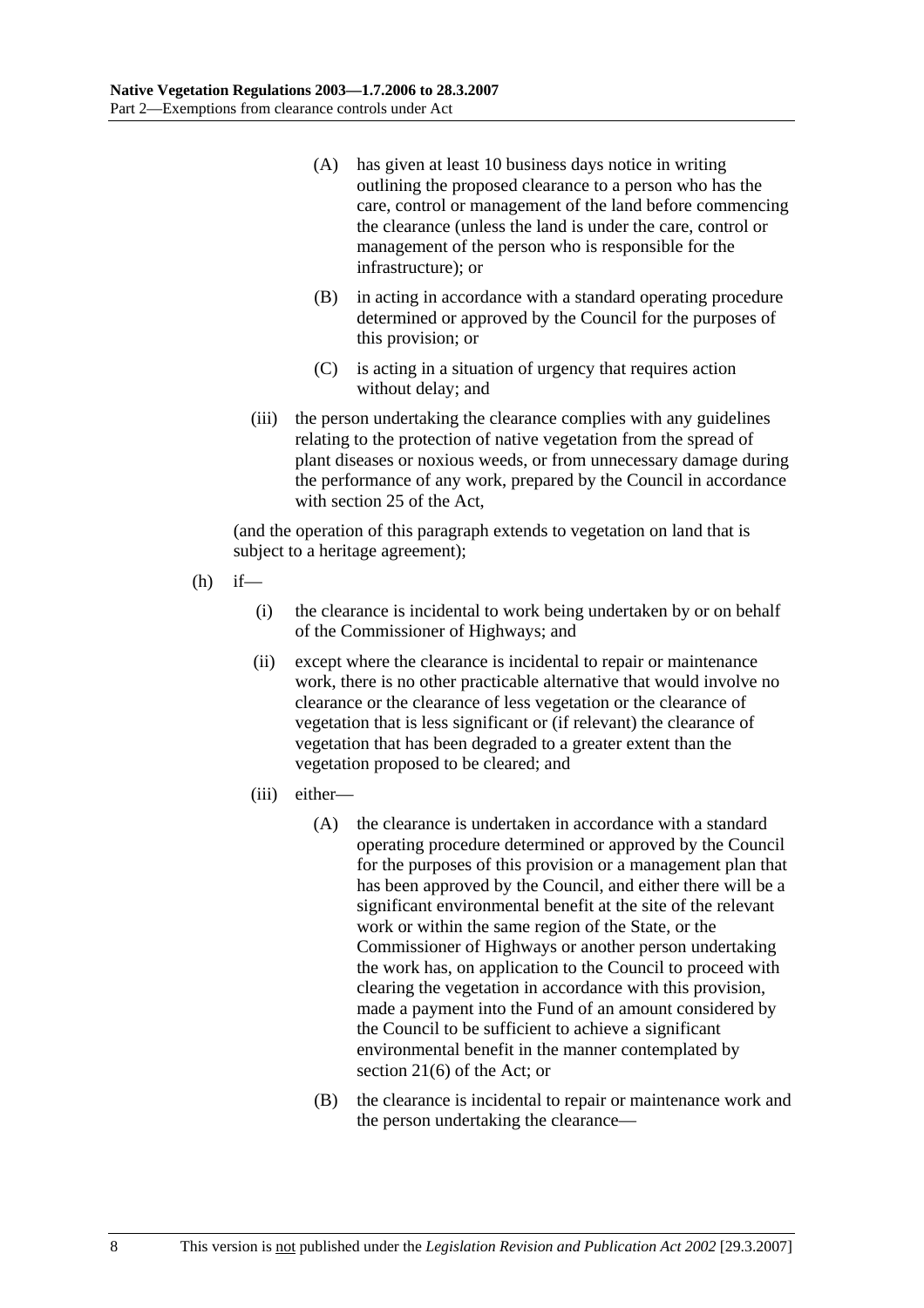- has given at least 10 business days notice in writing outlining the proposed clearance to a person who has the care, control or management of the land before commencing the clearance (unless the land is under the care, control or management of the Commissioner of Highways); or
- is acting in accordance with a standard operating procedure determined or approved by the Council for the purposes of this provision; or
- is acting in a situation of urgency that requires action without delay; and
- (iv) the person undertaking the clearance complies with any guidelines relating to the protection of native vegetation from the spread of plant diseases or noxious weeds, or from unnecessary damage during the performance of any work, prepared by the Council in accordance with section 25 of the Act;
- (i) if the clearance is incidental to the repair or maintenance of an existing dam;
- $(i)$  if—
	- (i) the clearance is incidental to the lawful construction of a new dam that will cover—
		- (A) in areas designated by the Council, by notice in the Gazette, for the purposes of this provision—less than 500 square metres in surface area when full;
		- (B) in other areas of the State—less than 200 square metres in surface area when full; and
	- (ii) the vegetation to be cleared comprises trees with a stem diameter at the lowest point on the stem above ground level of 150 millimetres or more; and
	- (iii) the land on which the vegetation is situated has been cleared of all other native vegetation and has been maintained during the immediately preceding 5 years for cultivation or pasture; and
	- (iv) the vegetation is not of a class specified in Schedule 1; and
	- (v) in the case of a dam within the ambit of subparagraph  $(i)(A)$  that will cover 200 square metres or more in surface area when full—the Council is satisfied (on the basis of information provided to the Council by the person seeking the benefit of this paragraph and such other information as the Council thinks fit) that, after taking into account the need to preserve biological diversity and taking into account the needs of the owner of the land, the site of the dam is the most suitable that is available;
- $(ia)$  if—
	- (i) the clearance is incidental to the lawful construction or expansion of a dam on pastoral land (as defined in section 3(1) of the Act); and
	- (ii) the vegetation is not of a class specified in Schedule 1; and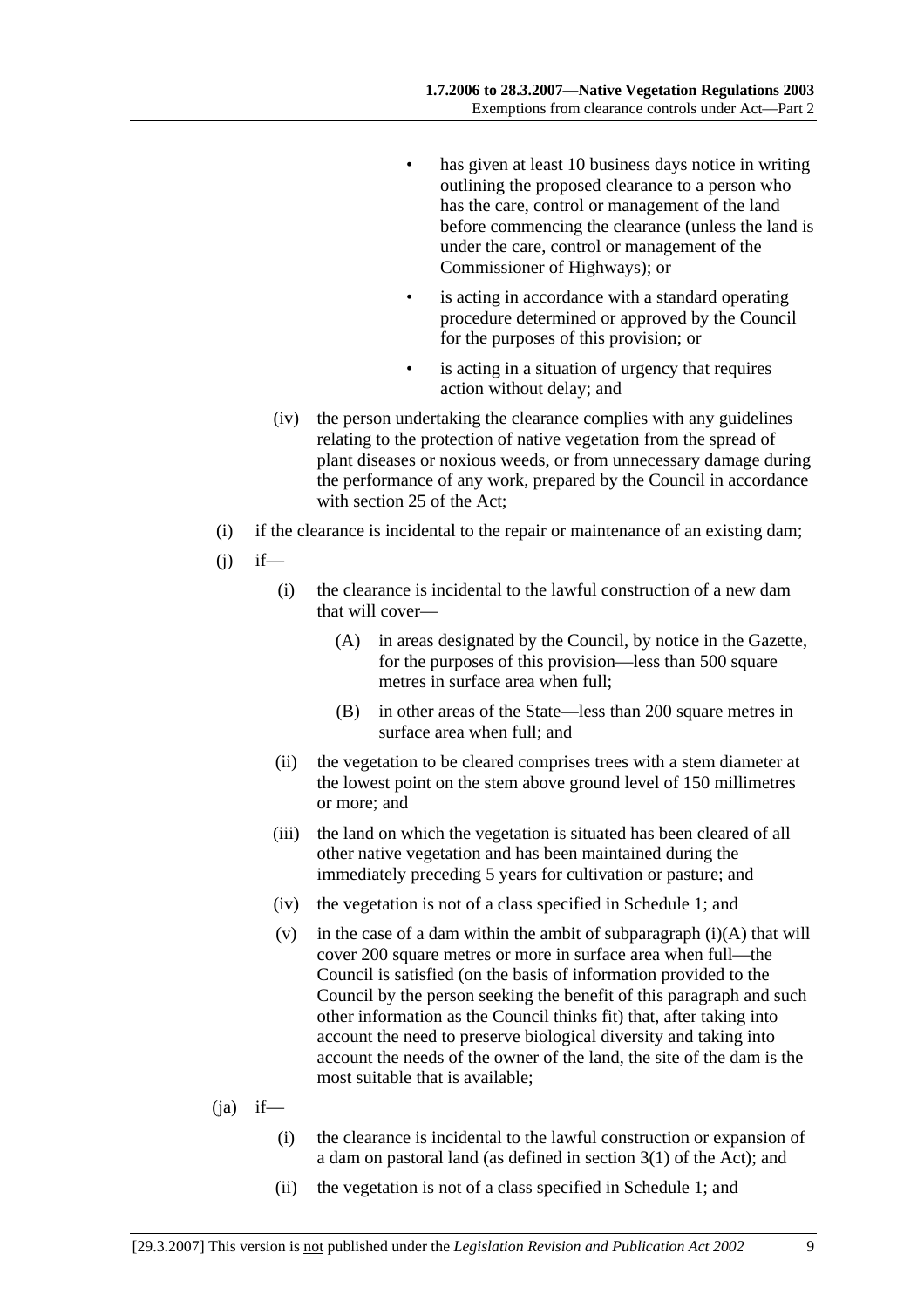- (iii) the Council is satisfied (on the basis of information provided to the Council by the person seeking the benefit of this paragraph and such other information as the Council thinks fit) that, after taking into account the need to preserve biological diversity and taking into account the needs of the owner of the land, the site for the dam is the most suitable that is available; and
- (iv) the Council is satisfied (on the basis of information provided to the Council by the person seeking the benefit of this paragraph and such other information as the Council thinks fit) that there is no other practicable alternative that would involve no clearance or the clearance of less vegetation or the clearance of vegetation that is less significant or (if relevant) the clearance of vegetation that has been degraded to a greater extent than the vegetation proposed to be cleared; and
- (v) the clearance is undertaken in accordance with a management plan that has been approved by the Council and that results in a significant environmental benefit on the relevant property, or the owner of the land (or a person acting on his or her behalf) has, on application to the Council to proceed with clearing the vegetation in accordance with this provision, made a payment into the Fund of an amount considered by the Council to be sufficient to achieve a significant environmental benefit in the manner contemplated by section 21(6) of the Act;
- $(k)$  if—
	- (i) the vegetation is growing or is situated within 20 metres of a dwelling, or a building used for tourist or camp accommodation (including a dwelling or such a building in the course of construction if the foundations, concrete slab or other footings have been completed); and
	- (ii) any development authorisation required by or under the *Development Act 1993* has been obtained (if relevant); and
	- (iii) in the case of a building used for tourist or camp accommodation, the building was constructed before the commencement of the *Native Vegetation (Exemptions) Variation Regulations 2006*, or is the subject of a development authorisation granted under the *Development Act 1993* before the commencement of the *Native Vegetation (Exemptions) Variation Regulations 2006*; and
	- (iv) the clearance of the vegetation is to be undertaken by the owner of the land, or by a person who is acting under a written agreement with the owner of the land; and
	- (v) in a case involving the proposed clearance of vegetation of the genus *Eucalyptus* with a stem diameter at 300 millimetres above the ground of 200 millimetres or more situated in the country—SACFS has, by written instrument, indicated that it supports the clearance of the vegetation for fire-control purposes;

 $(ka)$  if—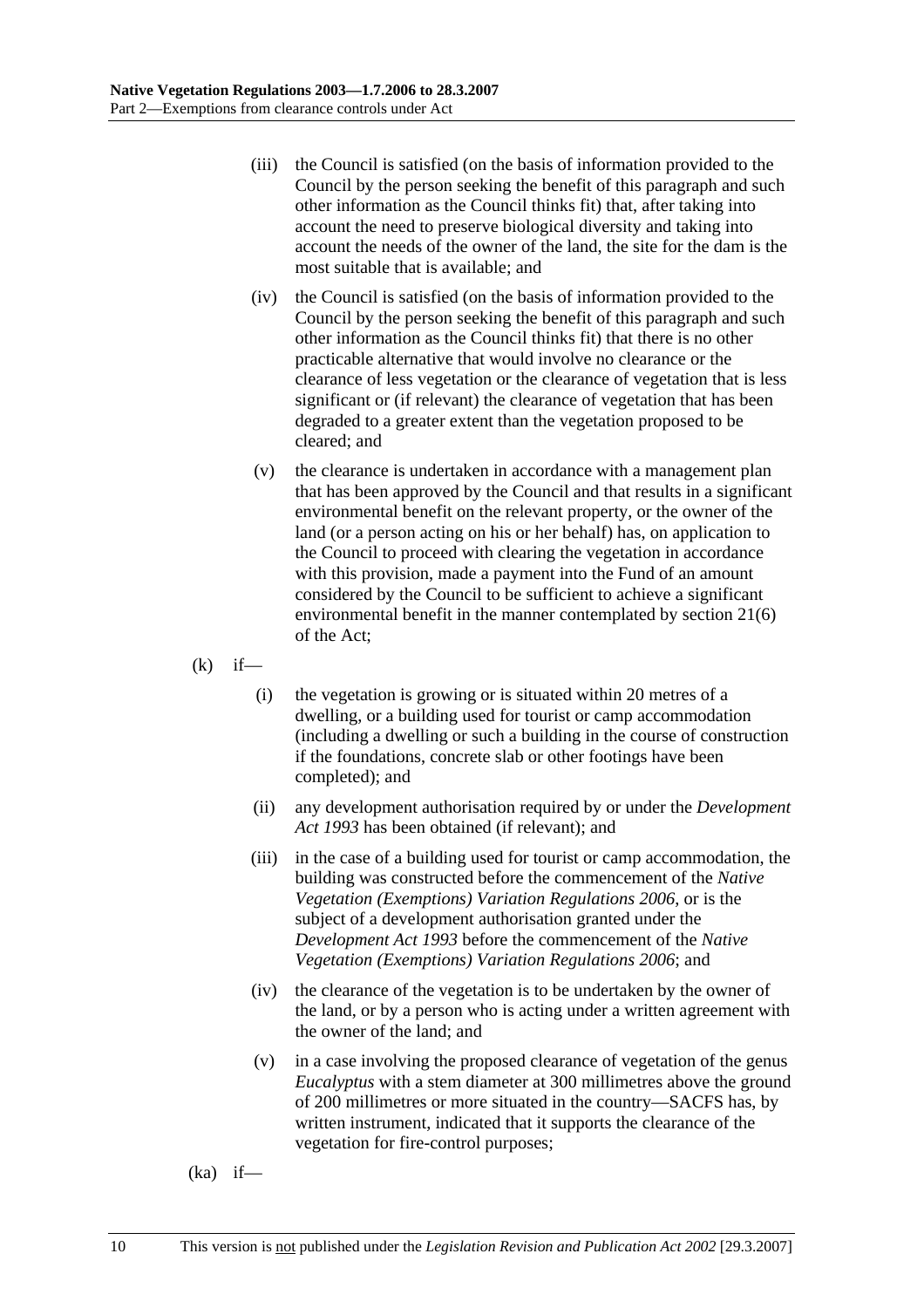- (i) the vegetation is growing or is situated within 5 metres of a building designed to be entered and used by people or animals (including such a building in the course of construction if the foundations, concrete slab or other footings have been completed); and
- (ii) the clearance of the vegetation is to be undertaken by the owner of the land, or by a person who is acting under a written agreement with the owner of the land; and
- (iii) in a case involving the proposed clearance of vegetation of the genus *Eucalyptus* with a stem diameter at 300 millimetres above the ground of 200 millimetres or more situated in the country—SACFS has, by written instrument, indicated that it supports the clearance of the vegetation for fire-control purposes;
- $(l)$  if—
	- (i) a plant comprising native vegetation exceeds 2 metres in height; and
	- (ii) there is a danger that the plant will fall over or a limb or some other part of the plant will fall from it because of disease, wind damage or any other cause; and
	- (iii) there is a real risk of personal injury or damage to property if that occurs; and
	- (iv) it is not reasonably practicable to avoid the risk by avoiding the vicinity in which the plant is growing or is situated; and
	- (v) the state of the plant has been assessed by a person with expertise in the area of plant health, or by any other person acting in an emergency situation or in any other situation that gives rise to an immediate risk of personal injury or damage to property; and
	- (vi) the clearance is confined to removing the limb or other part of the plant causing the danger and only extends to destroying the plant if that is necessary to remove the existing danger,

(and the operation of this paragraph extends to vegetation on land that is subject to a heritage agreement);

- $(la)$  if—
	- (i) the clearance involves the limb of a plant that is overhanging a building; and
	- (ii) the clearance is confined to removing the limb (or a part of the limb to any point up to the trunk of the plant),

- $(m)$  if—
	- (i) the purpose of the clearance is to reduce combustible material on land; and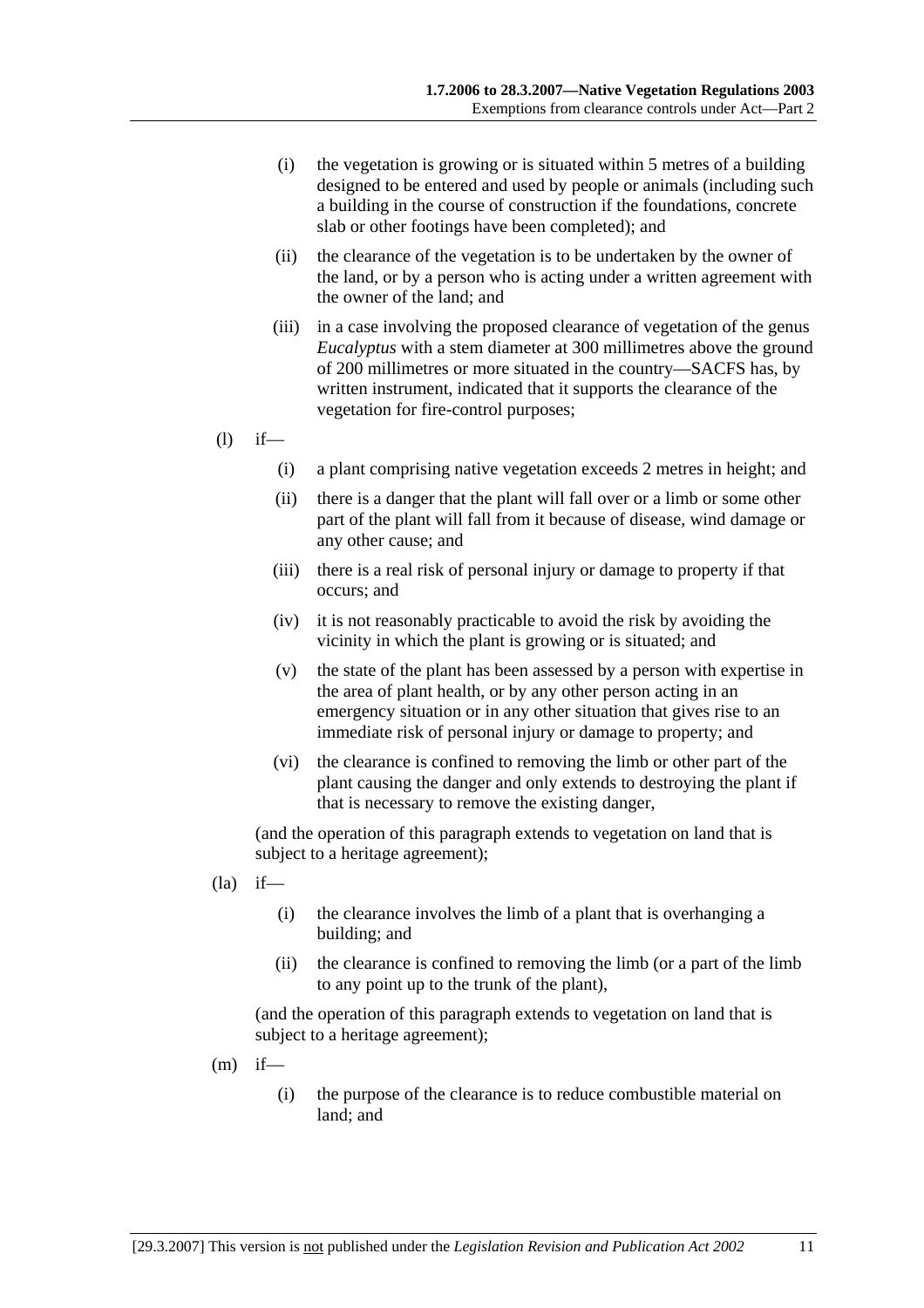- (ii) the owner of the land or the district bushfire prevention committee under the *Fire and Emergency Services Act 2005* for the area in which the land is situated has prepared a management plan that applies to the clearance of the vegetation and the Council has given its approval to the management plan after taking into account the operation of subregulation (2); and
- (iii) the person who carries out the clearance complies with the requirements of the management plan;
- $(n)$  if—
	- (i) the only purpose of the clearance is to protect a dwelling or other building from the threat of fire; and
	- (ii) the person undertaking the clearance complies with any guidelines relating to the clearance of vegetation near buildings to protect the buildings from fire prepared by the Council in accordance with section 25 of the Act;
- (o) by an officer of SACFS or any other member of SACFS acting under section 97 of the *Fire and Emergency Services Act 2005*, or by any other person acting with the authority of an officer of SACFS or other member of SACFS under that section (and the operation of this paragraph extends to vegetation on land that is subject to a heritage agreement);
- (p) by the State Co-ordinator or an authorised officer acting under section 15 of the *State Disaster Act 1980* (and the operation of this paragraph extends to vegetation on land that is subject to a heritage agreement);
- $(q)$  if—
	- (i) the clearance is solely for the purpose of providing firewood for use by the owner of the land on which the vegetation was growing or was situated for the purpose of domestic heating or cooking; and
	- (ii) the quantity of firewood provided by the clearance when aggregated with the quantity of firewood (if any) previously provided by clearance under this paragraph (or a previous corresponding paragraph) and not yet burnt does not exceed 6 cubic metres when calculated over the immediately preceding period of 2 years; and
	- (iii) the vegetation has a stem diameter at 300 millimetres from the base of the plant of 200 millimetres or less; and
	- (iv) in the case of living vegetation—the clearance does not kill the vegetation, does not prevent regrowth, and is undertaken at least 300 millimetres above the base of the plant; and
	- (v) either—
		- (A) the vegetation is not of a class specified in Schedule 1; or
		- (B) the clearance complies with guidelines prepared by the Council for the purposes of this provision;
- $(r)$  if—
	- (i) the clearance is solely for the purpose of—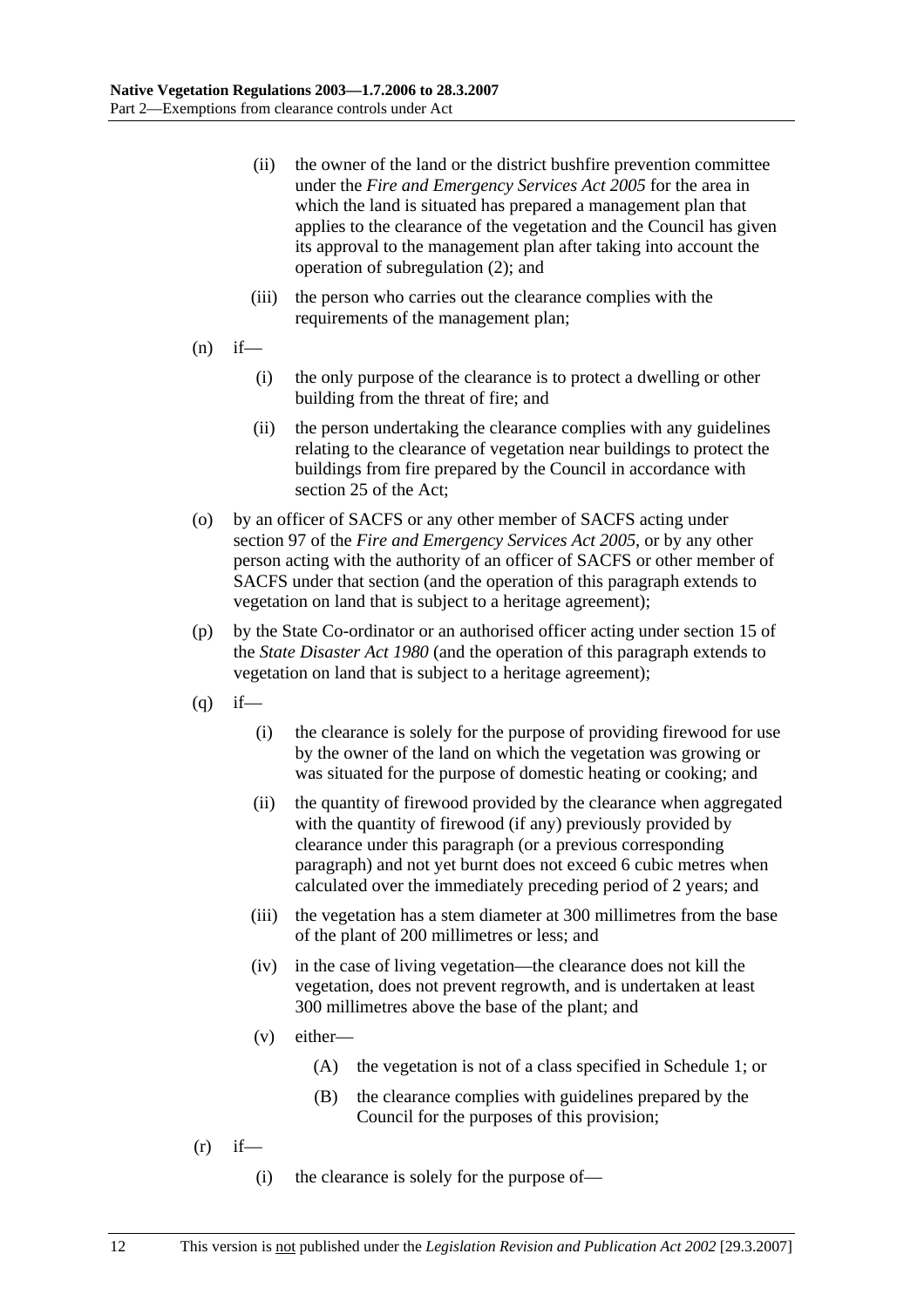- (A) providing fence posts for the construction of permanent fencing on the land on which the vegetation was growing or was situated (or on other land owned by the owner of the land on which the vegetation was growing or was situated) for the purpose of controlling access by people or the movement of animals and is consistent with practices undertaken on the land over the immediately preceding period of 25 years; or
- (B) repairing an existing fence on the land on which the vegetation was growing or was situated (or on the other land owned by the owner of the land on which the vegetation was growing or was situated) for the purpose of controlling access by people or the movement of animals; and
- (ii) the quantity of fence posts provided by the clearance when aggregated with the quantity of fence posts (if any) previously provided by clearance under this paragraph (or a previous corresponding paragraph) and not yet used does not exceed the quantity required by the plans the owner has when the clearance occurs for the construction of fencing on his or her land in the period of 2 years from the time of clearance; and
- (iii) the vegetation has a stem diameter at 300 millimetres from the base of the plant of 200 millimetres or less; and
- (iv) in the case of living vegetation—
	- (A) the vegetation was growing on land subject to a pastoral lease under the *Pastoral Land Management and Conservation Act 1989* the terms of which explicitly provide that vegetation on the land may be cleared for the sole purpose of providing fence posts; or
	- (B) the clearance does not kill the vegetation, does not prevent regrowth and is undertaken at least 300 millimetres above the base of the plant; and
- (v) the clearance has been undertaken in accordance with a management plan that has been approved by the Council; and
- (vi) either—
	- (A) the vegetation is not of a class specified in Schedule 1; or
	- (B) the clearance complies with guidelines prepared by the Council for the purposes of this provision;
- (s) if the clearance is for the purpose of providing a strip of cleared land of not more than 5 metres in width on either side or both sides of an existing fence or of a fence in the course of construction to provide access for the purpose of maintaining or establishing the fence and—
	- (i) the fence is reasonably required to control access by people or the movement of animals; and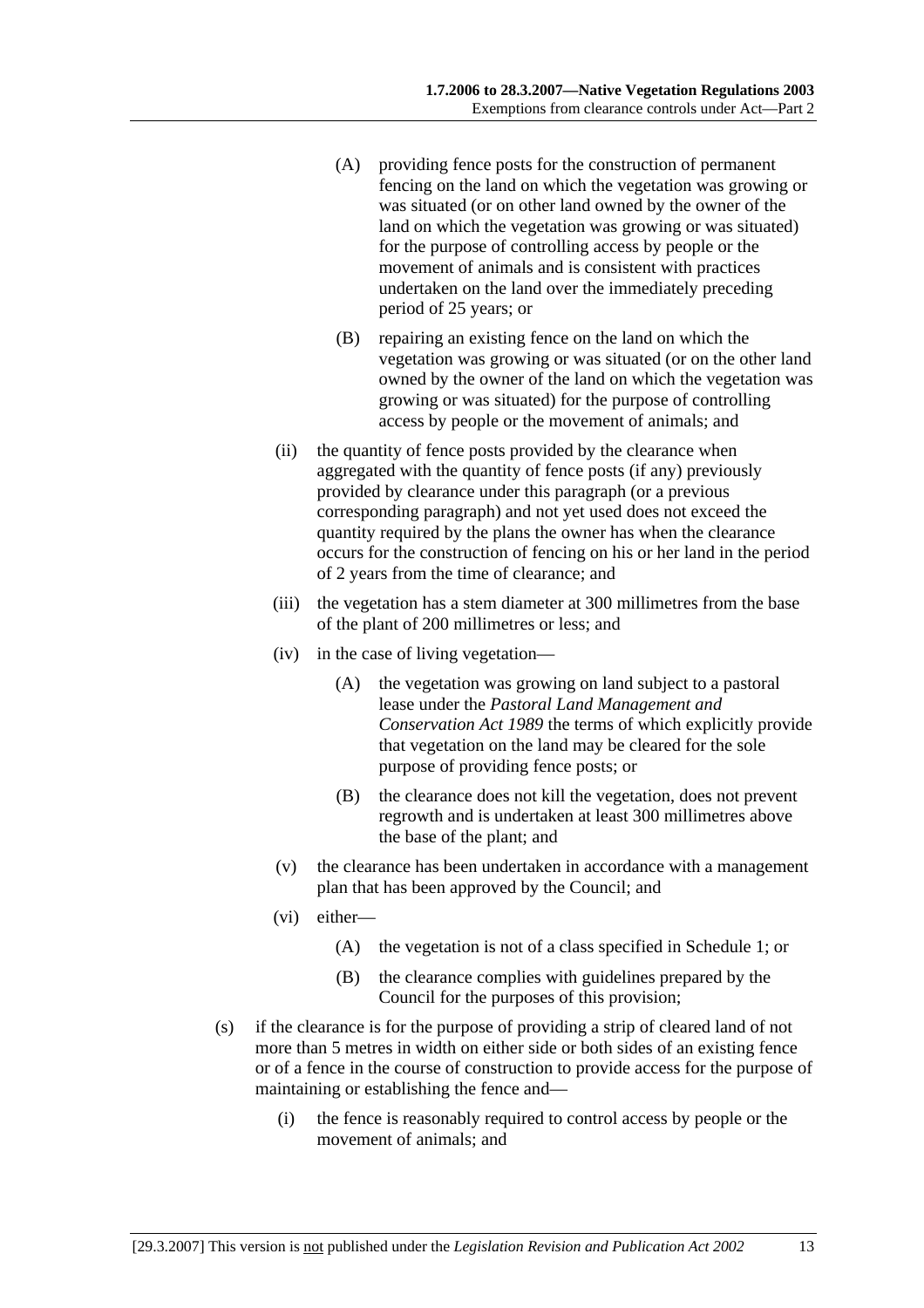- (ii) the clearance is required to give reasonable access to the fence and is limited to the extent reasonably required to achieve that access; and
- (iii) there is no other practicable alternative (including, in the case of a new fence, to the position of the fence) that would involve no clearance or the clearance of less vegetation or the clearance of vegetation that is less significant or (if relevant) the clearance of vegetation that has been degraded to a greater extent than the vegetation proposed to be cleared,

(and the operation of this paragraph extends to vegetation on land that is subject to a heritage agreement but does not apply to vegetation on a road reserve);

- (t) if the clearance is for the purpose of establishing or maintaining an existing track that is not more than 5 metres in width for use by vehicles having at least 4 wheels and—
	- (i) the track is reasonably required to provide access; and
	- (ii) the clearance is limited to the extent reasonably required to achieve the relevant purpose; and
	- (iii) there is no other practicable alternative (including, in the case of a new track, to the position of the track) that would involve no clearance or the clearance of less vegetation or the clearance of vegetation that is less significant or (if relevant) the clearance of vegetation that has been degraded to a greater extent than the vegetation proposed to be cleared,

(but this paragraph does not apply to vegetation on a road reserve);

- (u) if the clearance is for the purpose of establishing or maintaining a walking track that is not more than 1 metre in width and—
	- (i) the track is used, or is genuinely expected to be used, by pedestrians; and
	- (ii) there is no other practicable alternative (including, in the case of a new track, to the position of the track) that would involve no clearance or the clearance of less vegetation or the clearance of vegetation that is less significant or (if relevant) the clearance of vegetation that has been degraded to a greater extent than the vegetation proposed to be cleared; and
	- (iii) the person undertaking the clearance complies with any guidelines determined or approved by the Council for the purposes of this provision,

(but this paragraph does not apply to vegetation on a road reserve);

(v) if the clearance is for a fuel break for fire-control purposes and—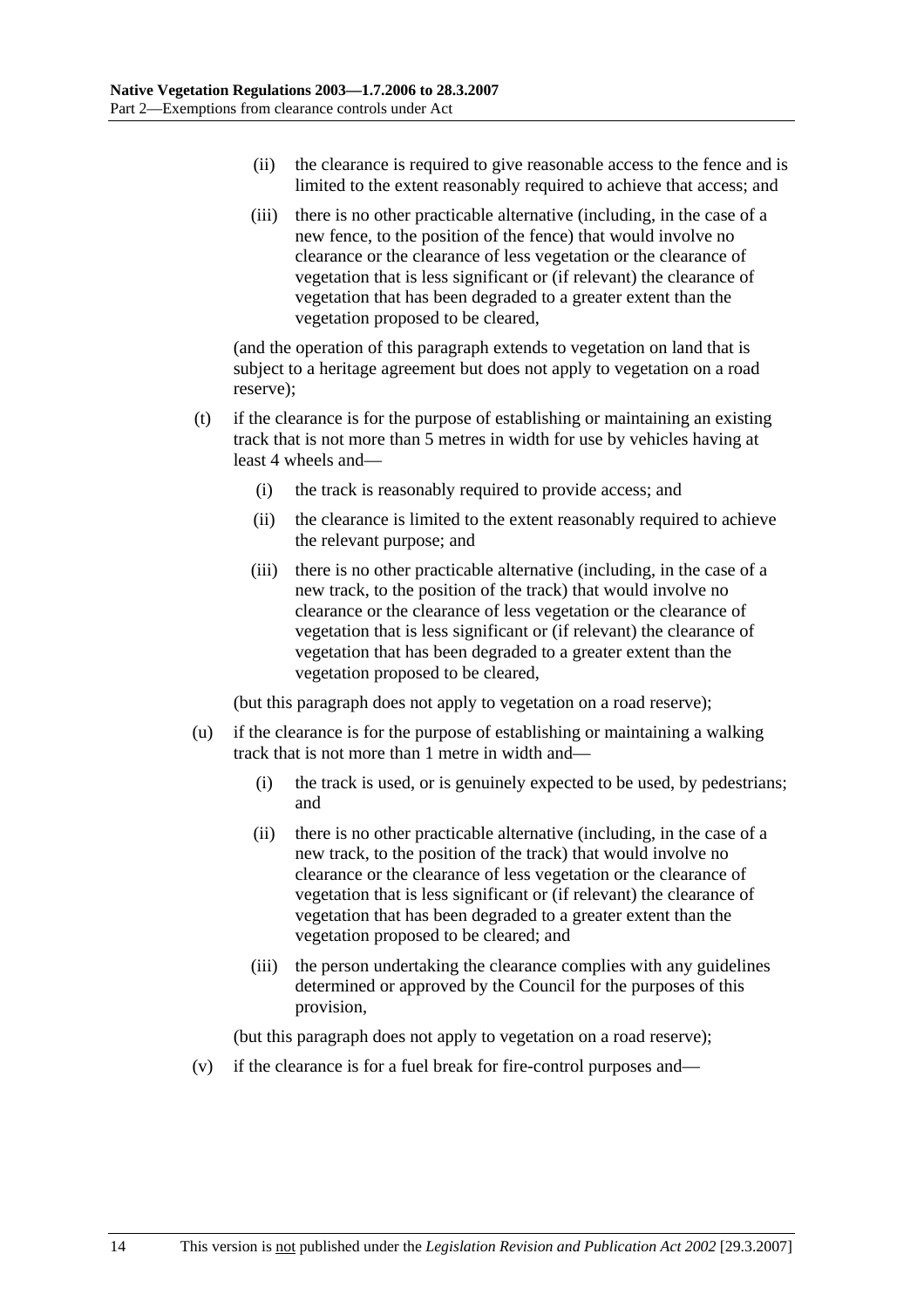- (i) the fuel break is not more than 5 metres in width or such lesser width that when added to the width of adjacent land that is cleared (or sufficiently cleared) for fuel break purposes or is the subject of consent granted by the Council for clearance to an extent that is sufficient for fuel break purposes is not more than 5 metres in width and the fuel break is along an existing fence-line (and within 5 metres of the fence); or
- (ii) the fuel break is not more than 7.5 metres in width or such lesser width that when added to the width of adjacent land that is cleared (or sufficiently cleared) for fuel break purposes is not more than 7.5 metres in width and—
	- (A) the fuel break is on the boundary between land owned by different persons; and
	- (B) all, or a substantial part, of the vegetation to be cleared is part of an area of a mallee scrub community that is the subject of a declaration by the Council under subregulation (7) that is in force; and
	- (C) where the full width of the fuel break or of any part of it is within the area referred to in subsubparagraph (B), the distance of all points on the lateral boundaries of the fuel break, or that part of it that is within the area, is at least 100 metres from every point on the boundaries of the area; or
- (iii) the fuel break is not more than 15 metres in width or such lesser width that when added to the width of adjacent land that is cleared (or sufficiently cleared for fuel break purposes) is not more than 15 metres in width and—
	- (A) the fuel break is situated on a property the sole use, or one of the principal uses, of which is primary production; and
	- (B) the purpose of the fuel break is to protect that property; and
	- (C) the fuel break is situated within the area of a rural council as defined in the *Fire and Emergency Services Act 2005* and the district bushfire prevention committee established under the *Fire and Emergency Services Act 2005* for that area has given its consent to the clearance after taking into account the operation of subregulations  $(3)$ ,  $(4)$  and  $(5)$ ; and
	- (D) the clearance is at least 200 metres from another fuel break cleared under this paragraph (other than a fuel break that runs at right-angles, or approximately at right-angles, to the fuel break that is being cleared), and the clearance complies with any guidelines prepared by the Council for the purposes of this subparagraph,

(but this paragraph does not apply to vegetation on a road reserve);

(w) if the clearance is for a fuel break for fire-control purposes and—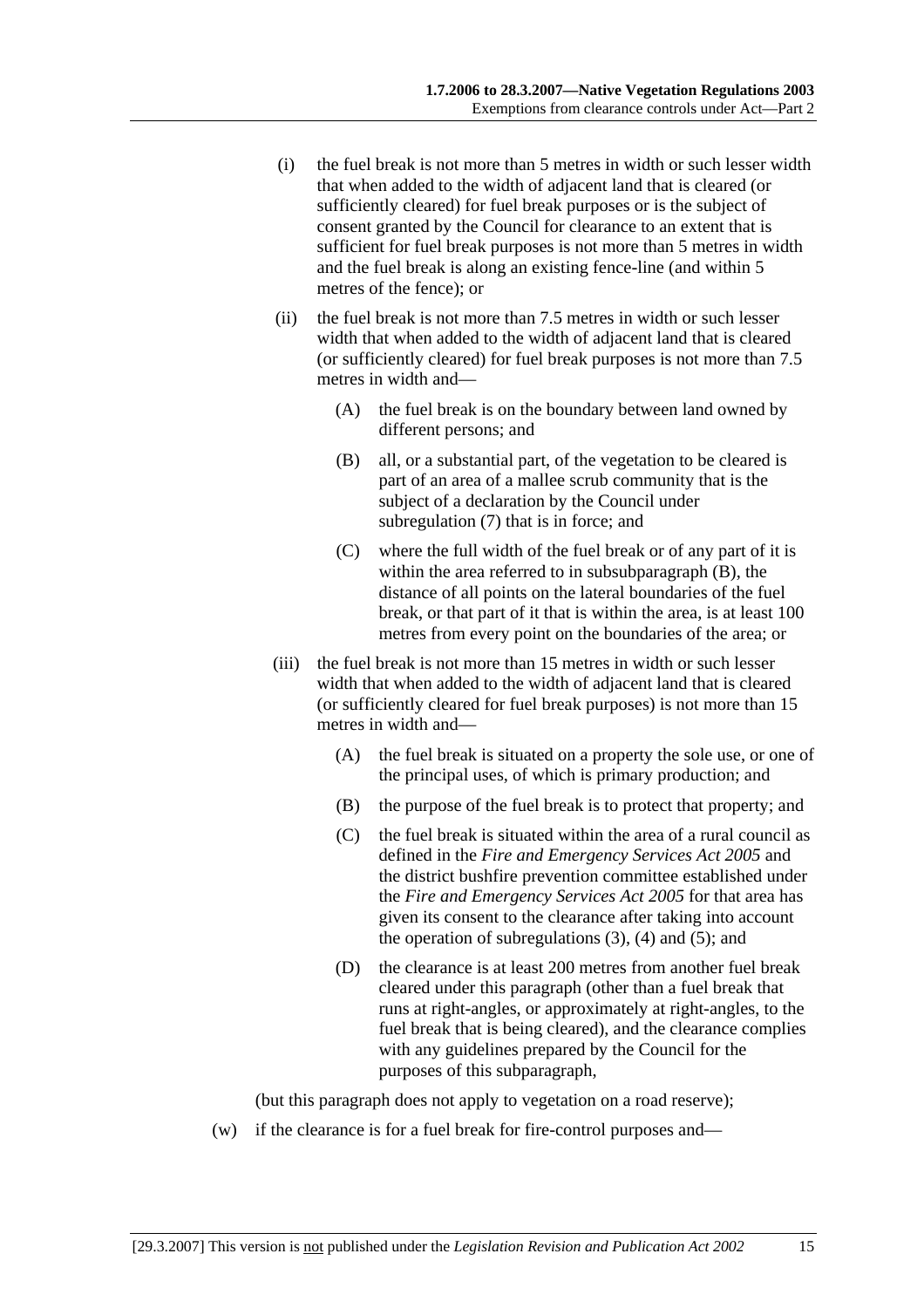- (i) the owner of the land on which the vegetation is growing or the district bushfire prevention committee under the *Fire and Emergency Services Act 2005* for the area in which the land is situated has prepared a management plan that applies to the clearance of the vegetation and the Council has given its approval to the management plan; and
- (ii) the person undertaking the clearance does so in accordance with the management plan,

(but this paragraph does not apply to vegetation on a road reserve);

- (x) by, or on behalf of, a district bushfire prevention committee under the *Fire and Emergency Services Act 2005* if—
	- (i) the vegetation is growing on a road reserve; and
	- (ii) the local council for the area (if any) has consented to the clearance; and
	- (iii) the person undertaking the clearance complies with a management plan approved by the Council or, if no such plan has been approved, with any guidelines prepared by the Council in accordance with section 25 of the Act relating to the clearance;
- (y) by, or on behalf of, a local council if—
	- (i) the vegetation is growing on a road reserve in the area of the council; and
	- (ii) the person undertaking the clearance complies with a management plan relating to the clearance prepared by the local council and approved by the Council or, if no such plan has been prepared and approved, with any guidelines prepared by the Council in accordance with section 25 of the Act relating to the clearance;
- (z) by, or on behalf of, a rural council as defined in the *Fire and Emergency Services Act 2005* for a fuel break for fire-control purposes if—
	- (i) the fuel break is not more than 5 metres in width or such lesser width that when added to the width of adjacent land that is cleared (or is sufficiently cleared for fuel break purposes) is not more than 5 metres in width and—
		- (A) the vegetation is on a reserve (other than a road reserve) vested in the council or the care, control and management of which is vested in the council; and
		- (B) the purpose of the fuel break is to protect the reserve; and
		- (C) the fuel break will be bounded on one side by a boundary of the reserve or will be situated on both sides of a boundary of the reserve; and
		- (D) the person undertaking the clearance complies with a management plan relating to the clearance prepared by the rural council and approved by the Council; or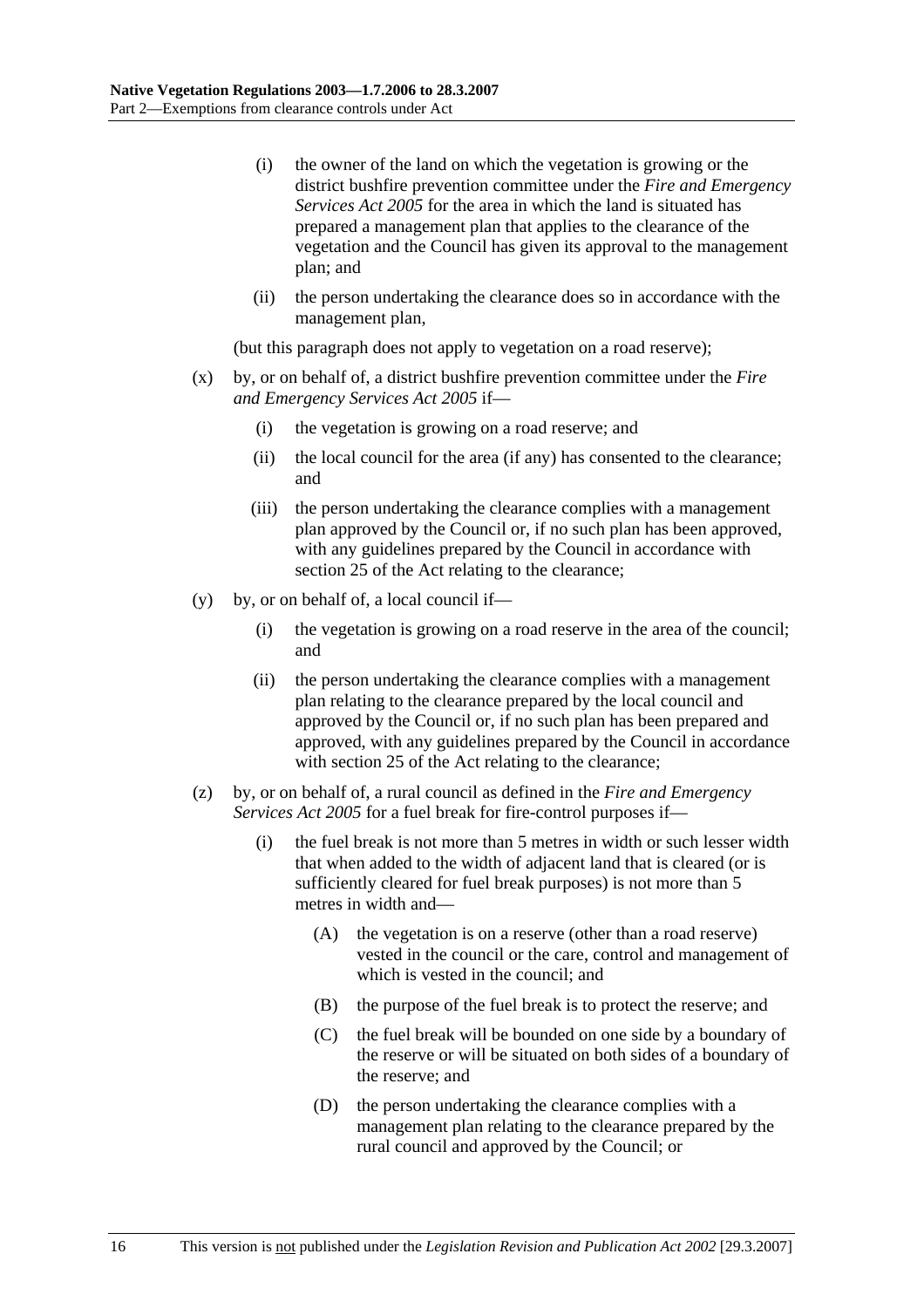- (ii) the fuel break is not more than 15 metres in width or such lesser width that when added to the width of adjacent land that is cleared (or is sufficiently cleared for fuel break purposes) is not more than 15 metres in width and—
	- (A) the district bushfire prevention committee established under the *Fire and Emergency Services Act 2005* for that area has given its consent to the clearance after taking into account the operation of subregulations  $(3)$ ,  $(4)$  and  $(5)$ ; and
	- (B) the person undertaking the clearance complies with guidelines prepared by the Council for the purposes of this subparagraph;
- $(za)$  if—
	- (i) the clearance is for fire prevention or fire protection purposes in a reserve constituted under the *National Parks and Wildlife Act 1972* or in a wilderness protection zone or area constituted under the *Wilderness Protection Act 1992*; and
	- (ii) the clearance is undertaken in accordance with a standard operating procedure determined or approved by the Council for the purposes of this provision;
- (zb) if the clearance comprises the taking of—
	- (i) a specimen; or
	- (ii) a cutting for propagation; or
	- (iii) such part of a plant as is required in order to obtain the seeds of the plant,

and does not cause substantial damage to the plant;

- $(zc)$  if—
	- (i) the clearance is incidental to exploratory operations authorised under the *Mining Act 1971* or the *Petroleum Act 2000*; and
	- (ii) the clearance is undertaken in accordance with accepted industry environmental management practices for facilitating the regrowth of native vegetation, recognised by the Council for the purposes of this subparagraph; and
	- (iii) there is no other practicable alternative that would involve no clearance or the clearance of less vegetation or the clearance of vegetation that is less significant or (if relevant) the clearance of vegetation that has been degraded to a greater extent than the vegetation proposed to be cleared,

- $(zd)$  if—
	- (i) the clearance is incidental to operations authorised under the *Mining Act 1971* or the *Petroleum Act 2000*; and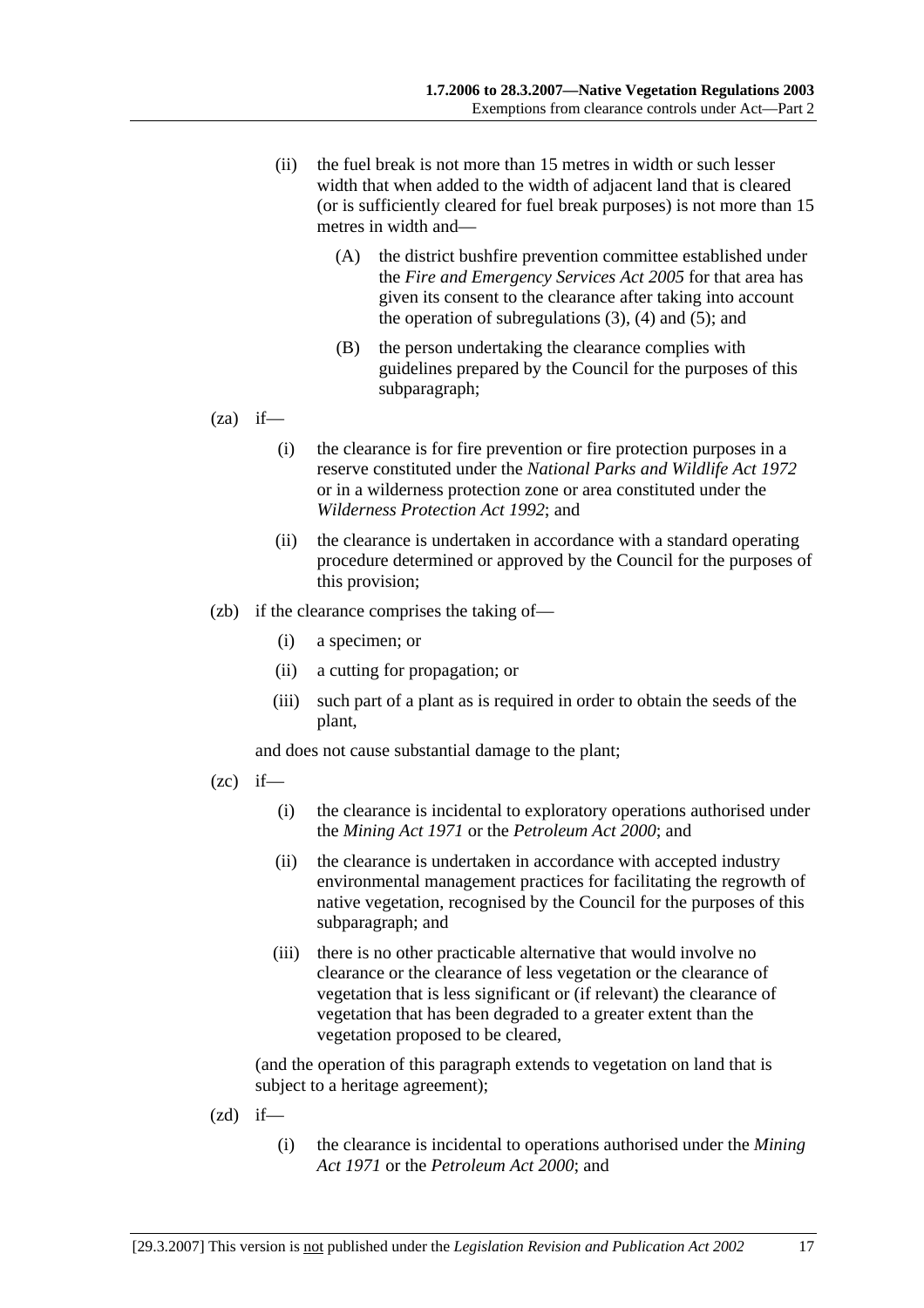$(ii)$ 

- (A) in the case of operations authorised under the *Mining Act 1971*, the clearance is undertaken in accordance with a management plan under that Act and the Council has signified that, as a result of work undertaken in accordance with that plan, there will be a significant environmental benefit on the site of the operations or within the same region of the State, or the person undertaking the operations has, on application to the Council to proceed with clearing the vegetation in accordance with this provision, made a payment into the Fund of an amount considered by the Council to be sufficient to achieve a significant environmental benefit in the manner contemplated by section 21(6) of the Act; and
- (B) in the case of operations authorised under the *Petroleum Act 2000*, the clearance is undertaken in accordance with a statement of environmental objectives under that Act and the Council has signified that, as a result of work undertaken in accordance with that statement, there will be a significant environmental benefit at the site of the operations or within the same region of the State, or the person undertaking the operations has, on application to the Council to proceed with clearing the vegetation in accordance with this provision, made a payment into the Fund of an amount considered by the Council to be sufficient to achieve a significant environmental benefit in the manner contemplated by section 21(6) of the Act,

- $(zda)$  if—
	- (i) the clearance is incidental to operations authorised before 25 August 2003 under the *Mining Act 1971* or the *Petroleum Act 2000*; and
	- (ii) the clearance—
		- (A) is clearance that is envisaged or authorised by or under a program or approval under the relevant Act; or
		- (B) is clearance that would reasonably be expected to have been required under the authorisation under the relevant Act taking into account the circumstances that existed immediately before 25 August 2003;
- (ze) if the clearance is incidental to mining operations at a private mine at which mining operations have not been discontinued for a period exceeding 12 months at any time after 21 November 1984 (and the operation of this paragraph extends to vegetation on land that is subject to a heritage agreement);
- $(zf)$  if—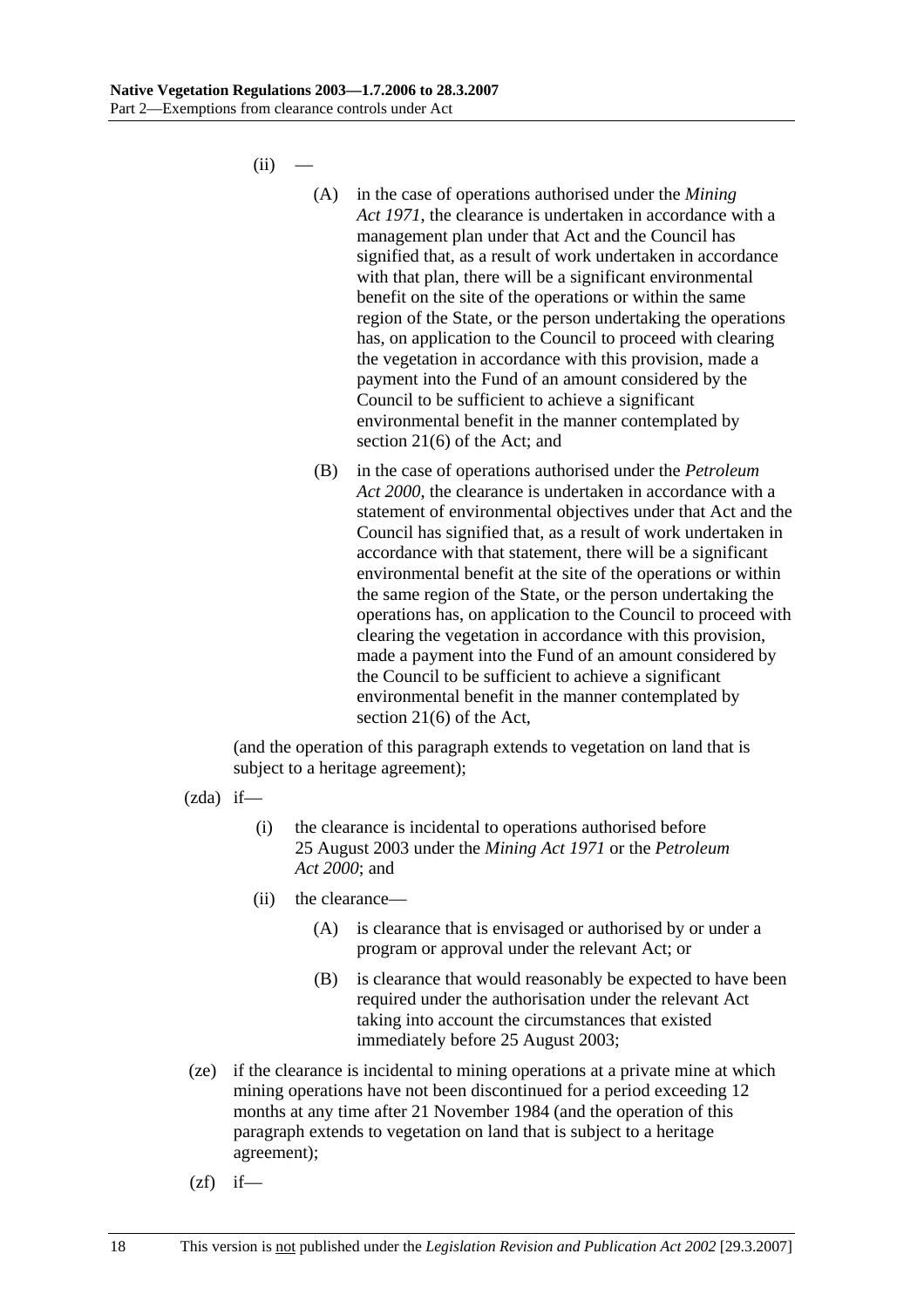- (i) the land on which the vegetation is situated has been used for cultivation, pasture or forestry within 5 years immediately before the proposed clearance occurs; and
- (ii) the clearance is necessary to maintain the land so that it can continue to be used for cultivation, pasture or forestry to the extent to which it had been used for that purpose within the immediately preceding 5 years; and
- (iii) the vegetation to be cleared consists only of plants or parts of plants that have grown or have regrown in the immediately preceding 5 years; and
- (iv) either—
	- (A) the vegetation has a stem diameter at the lowest point on the stem above ground level of 150 millimetres or less; or
	- (B) the vegetation is of the genus *Xanthorrhoea*;
- $(zfa)$  if—
	- (i) the vegetation to be cleared consists of plants that have regrown over a period of time after previous clearance undertaken in accordance with the provisions of the Act or these regulations; and
	- (ii) the land on which the vegetation is situated has been consistently used for agricultural purposes as part of a commercial enterprise since the land was lawfully cleared; and
	- (iii) the clearance is undertaken in accordance with a management plan that has been approved by the Council;
- $(zfb)$  if—
	- (i) the Council is satisfied (on the basis of information provided to the Council by the person seeking the benefit of this paragraph and such other information as the Council thinks fit)—
		- (A) that the vegetation to be cleared is situated on land that has been the subject of regional land degradation processes over a period of time and consists of plants that have grown on the land due to those processes; and
		- (B) that the land on which the vegetation is situated is being used, or has previously been used, for agricultural purposes but that use has been reduced or discontinued (as the case may be) due to the degradation; and
		- (C) that the clearance is being undertaken so as to enable the land to be used for agricultural purposes; and
	- (ii) the clearance is undertaken in accordance with a management plan that has been approved by the Council;
- $(2g)$  if—
	- (i) the native vegetation to be cleared comprises plants that are used, or are to be used, for grazing by domestic animals; and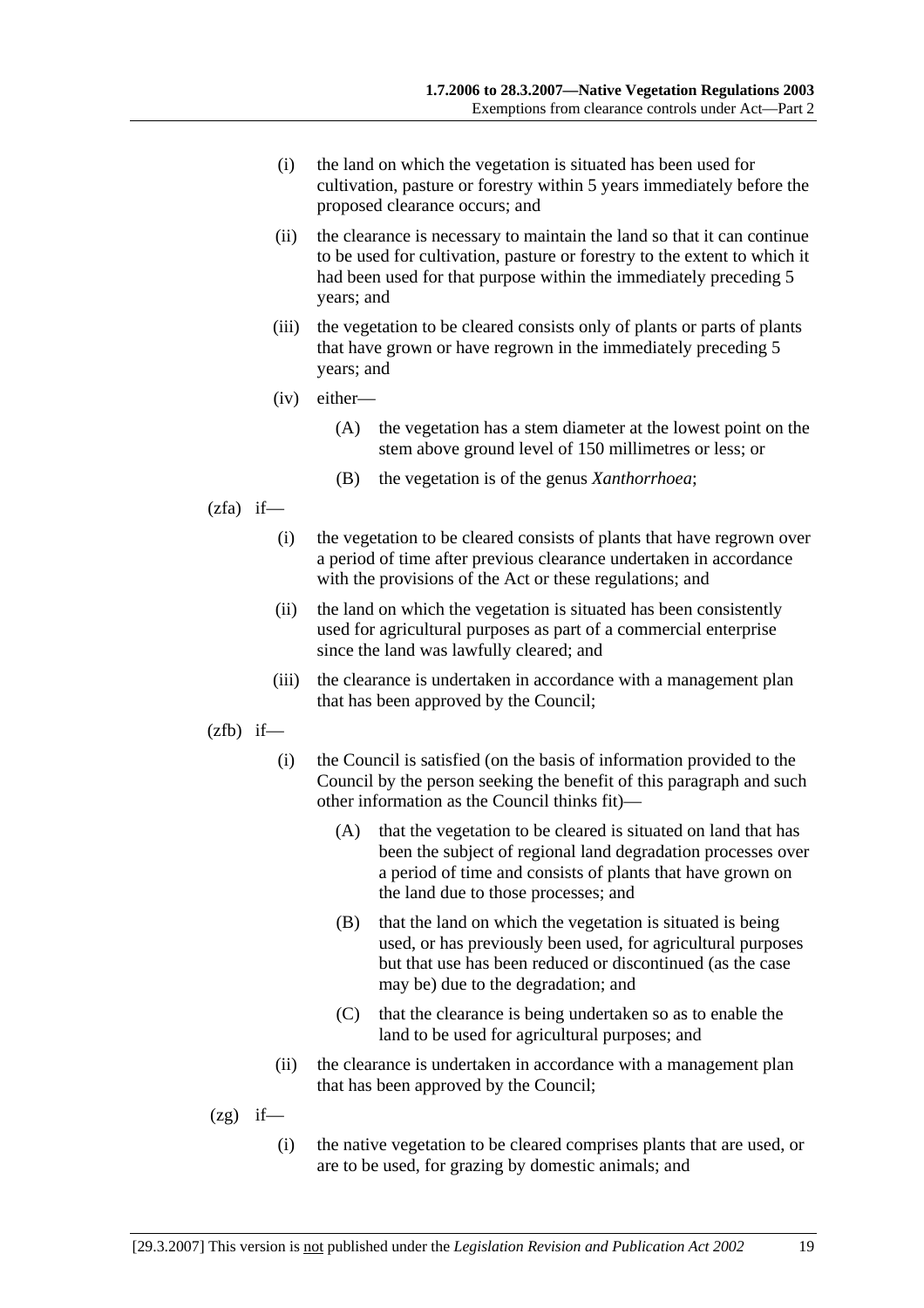- (ii) the purpose of the clearance is to maintain the value of the native vegetation for the purpose of pasture; and
- (iii) the clearance is in accordance with practices used during the previous 10 years on the land on which the vegetation is growing for the purpose of maintaining pasture; and
- (iv) the clearance is undertaken in accordance with a management plan that has been prepared by, or on behalf of, the owner of the land on which the vegetation is growing or by the soil conservation board for the soil conservation district in which the land is situated and has been approved by the Council;
- (zh) by grazing domestic stock on land in a manner and at a rate that will not cause permanent degradation of the native vegetation on the land but only if—
	- (i) the manner and rate of grazing is consistent with the manner in which, and the rate at which, the land has been grazed by domestic stock of the same species during the previous 10 years; or
	- $(ii)$
- (A) the owner of the land has prepared a management plan that applies to grazing of vegetation on the land by the relevant species of animal; and
- (B) the owner of the land has satisfied the Council that the management plan complies with guidelines that have been prepared by the Council in accordance with section 25 of the Act; and
- (C) the Council has given its approval to the management plan and, where the land on which the vegetation is growing is pastoral land, the Pastoral Board has also given its approval to the management plan; and
- (D) the grazing occurs in accordance with the management plan;
- (zi) if the purposes of the clearance is to preserve or enhance biological diversity and—
	- $(i)$ 
		- (A) the owner of the land has prepared a management plan that provides for monitoring the effects of the clearance; and
		- (B) the owner of the land has satisfied the Council that the management plan complies with guidelines that have been prepared by the Council in accordance with section 25 of the Act; and
		- (C) the Council has given its approval to the management plan; and
		- (D) the clearance is undertaken in accordance with the management plan; or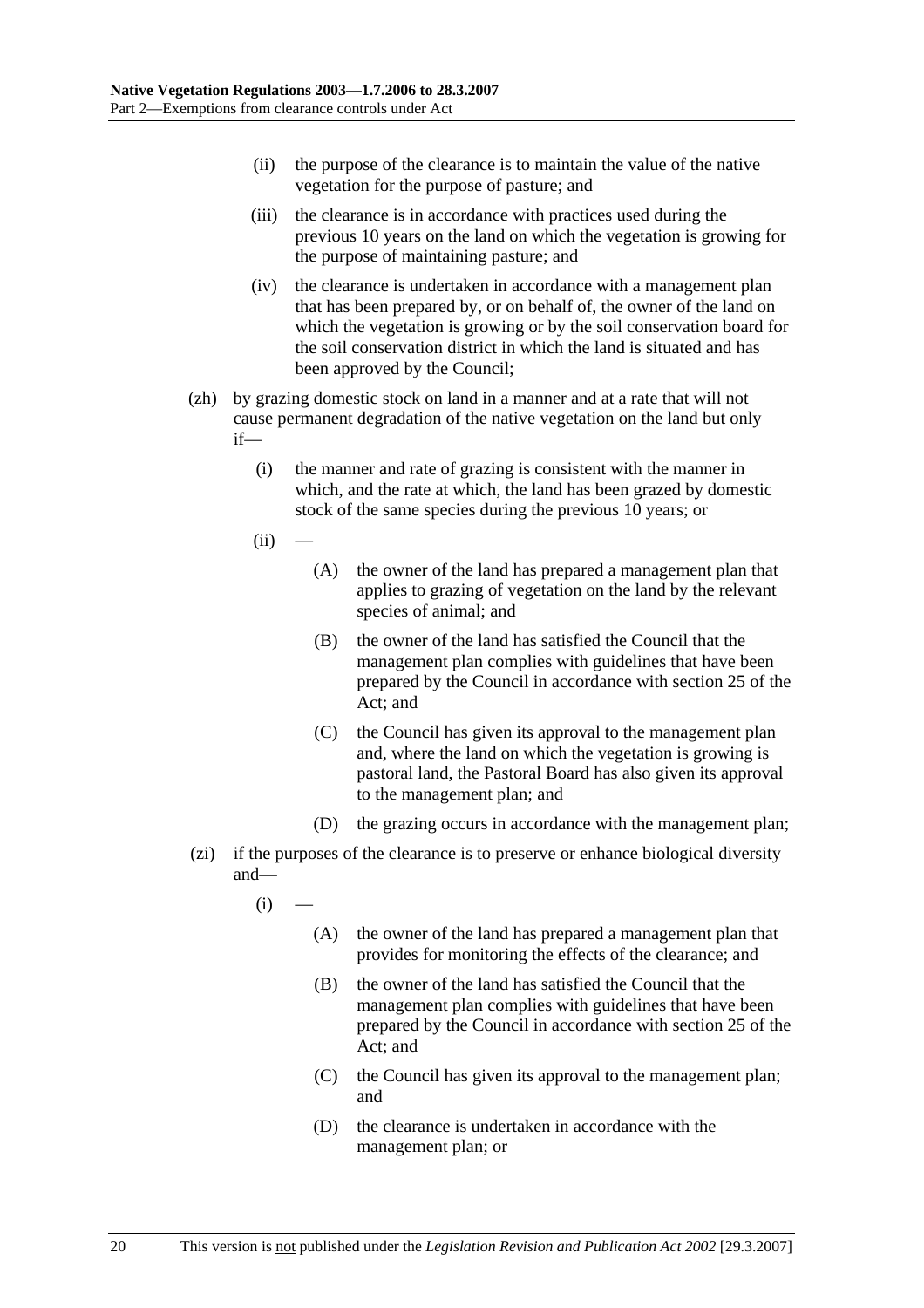(ii) the clearance is undertaken in accordance with guidelines that apply to the clearance that have been prepared by the Council in accordance with section 25 of the Act,

(and the operation of this paragraph extends to vegetation on land that is subject to a heritage agreement);

- (zj) if the vegetation is causing land management problems because it is detrimentally affecting other native vegetation, or is growing on land previously cleared of native vegetation, and—
	- $(i)$ 
		- (A) the owner of the land has prepared a management plan relating to the proposed clearance; and
		- (B) the owner of the land has satisfied the Council that the management plan complies with guidelines that have been prepared by the Council in accordance with section 25 of the Act; and
		- (C) the Council has given its approval to the management plan; and
		- (D) the clearance is undertaken in accordance with the management plan; or
	- (ii) the clearance is undertaken in accordance with guidelines that have been prepared by the Council in accordance with section 25 of the Act;
- $(zk)$  if—
	- (i) it is not reasonably practicable to comply with an obligation under the *Natural Resources Management Act 2004* to destroy or control animals or plants without at the same time destroying, damaging or otherwise clearing native vegetation; and
	- (ii) the person undertaking the clearance complies with guidelines relating to the clearance prepared by the Council in accordance with section 25 of the Act,

(and the operation of this paragraph extends to vegetation on land that is subject to a heritage agreement but does not apply to vegetation on a road reserve);

- $(zl)$  if—
	- (i) the land on which the vegetation is situated is in the County of Cardwell or within the hundreds of Stirling, Willalooka, Duffield, Landseer, Peacock, Marcollat, Minecrow, Woolumbool, Townsend, Lochaber, Murrabinna, Spence or Joyce; and
	- (ii) the clearance is to provide cleared land—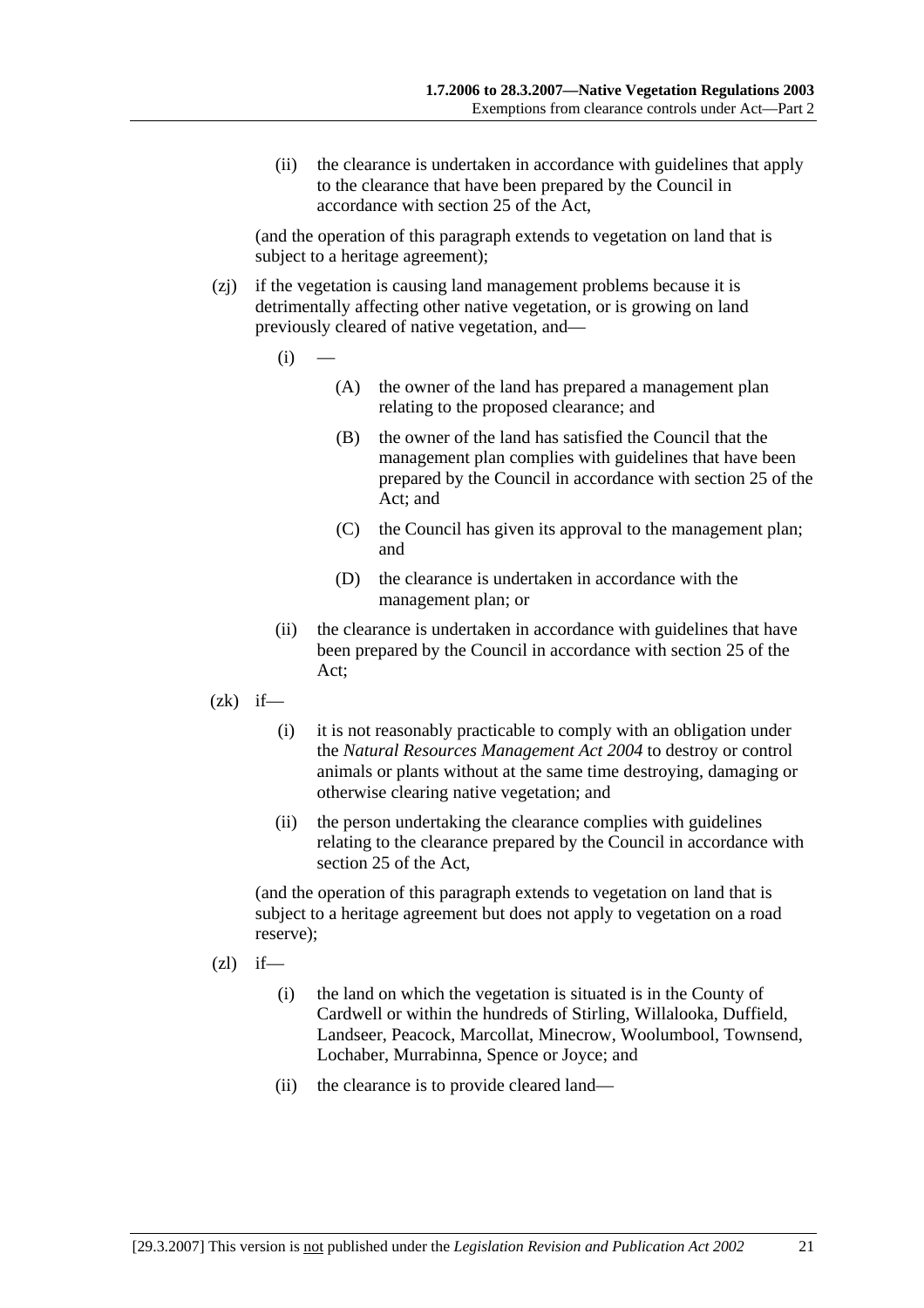- (A) for the purposes of the construction or maintenance of water management works within the meaning of the *South Eastern Water Conservation and Drainage Act 1992* by, or on behalf of, the South Eastern Water Conservation and Drainage Board pursuant to section 34 of that Act; or
- (B) for the purposes of the implementation of the Project under the *Upper South East Dryland Salinity and Flood Management Act 2002* by, or on behalf of, the relevant Minister under that Act; and
- (iii) the Board, the relevant Minister or a person acting on behalf of the Board or that Minister has prepared a management plan in relation to the clearance of the vegetation and the Native Vegetation Council has given its approval to the plan; and
- (iv) the clearance is undertaken in accordance with the management plan;

 $(zm)$  if—

- (i) the land on which the vegetation is situated is in the County of Flinders or Robinson; and
- (ii) the clearance is necessary to preserve or augment an underground water supply of a city or town; and
- (iii) the clearance has been requested by the local council; and
- (iv) the owner of the land or the person who has the care, control and management of the land has prepared a management plan in relation to the clearance of the vegetation and the Native Vegetation Council has given its approval to the plan; and
- (v) the clearance is undertaken in accordance with the management plan.
- (1a) For the purposes of subregulation (1)(d), **infrastructure** includes, unless the contrary intention appears—
	- (a) flood mitigation works;
	- (b) an airstrip;
	- (c) a shipping channel.
- (1b) For the purposes of subregulation (1)(da), the Council must ensure that guidelines are prepared in accordance with the procedures that apply to guidelines under section 25 of the Act.
- (1c) For the purposes of subregulation  $(1)(k)$  and  $(ka)$ , an indication of support from SACFS for the clearance of vegetation may only be given by a person who has been specifically authorised by an instrument in writing to act on behalf of SACFS under these regulations.
- (2) For the purposes of paragraph (m) of subregulation (1), the Council must, when considering a management plan under that paragraph, have regard to the following:
	- (a) the need to protect people and property; and
	- (b) the need to preserve vegetation for such of the reasons set out in paragraphs (a) to (l) (inclusive) of Schedule 1 of the Act as are applicable; and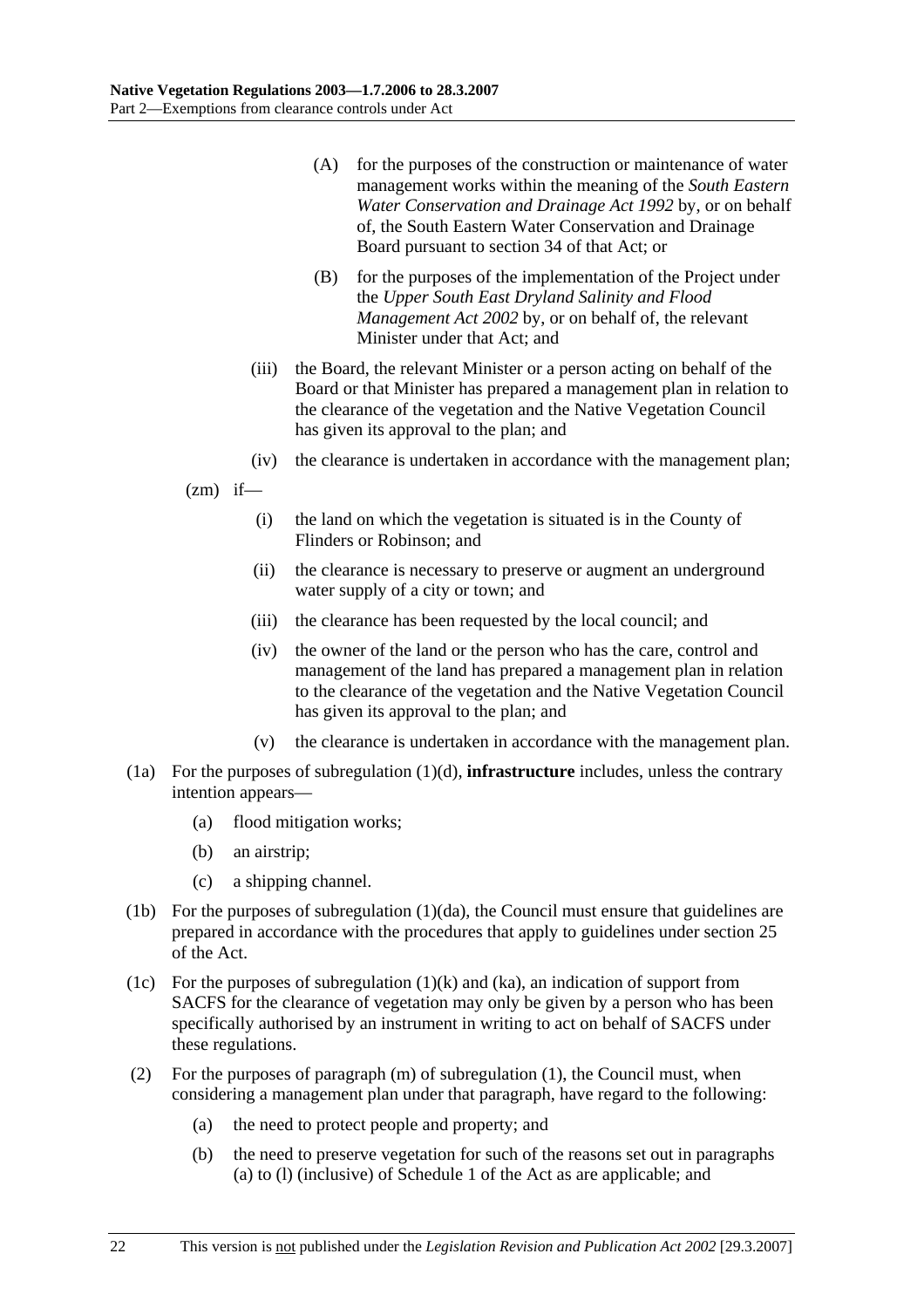- (c) if the Council is of the opinion that there is more than one effective method of clearing native vegetation in the relevant circumstances, the need for the person undertaking the clearance to use the method of clearance that will cause the least environmental damage.
- (2a) The Council must, before deciding on whether to approve a management plan under subregulation  $(1)(m)$  or  $(w)$  that relates to native vegetation within the River Murray Floodplain Area—
	- (a) consult the Minister to whom the administration of the *River Murray Act 2003* is committed; and
	- (b) comply with the Minister's directions (if any) in relation to the matter (including a direction that an approval not be given, or that if it is to be given, then it be subject to conditions specified by the Minister).
- (3) The decision of a district bushfire prevention committee to consent to the proposed clearance of land under subregulation  $(1)(v)(iii)(C)$  or  $(z)(ii)(A)$  must be made in accordance with guidelines relating to the clearance of native vegetation for firecontrol purposes in the committee's area adopted by the Council under section 25 of the Act.
- (4) If relevant guidelines have not been adopted by the Council, the district bushfire prevention committee must, when making its decision, have regard to the following:
	- (a) the need to protect land used for primary production; and
	- (b) the need to preserve the vegetation for such of the reasons set out in paragraphs (a) to (k) (inclusive) of Schedule 1 of the Act as are applicable.
- (5) If a district bushfire prevention committee is of the opinion that there is more than one effective method of clearing native vegetation in the circumstances of an application for its consent under subregulation  $(1)(v)(iii)(C)$  or  $(z)(ii)(A)$ , it must, if it gives its consent to the clearance and subject to any relevant guidelines adopted by the Native Vegetation Council, direct the applicant to use the method of clearance that will cause the least environmental damage.
- (6) A committee's consent to clearance under subregulation  $(1)(v)(iii)(C)$  or  $(z)(ii)(A)$  is subject to—
	- (a) a condition that the applicant comply with a direction (if any) given to the applicant under subregulation (5); and
	- (b) such other conditions as the committee imposes.
- (7) The Council may, by notice in the Gazette, declare that subparagraph (ii) of paragraph (v) of subregulation (1) applies in relation to an area of a mallee scrub community identified in the notice and may, by subsequent notice in the Gazette, vary or revoke such a declaration.
- (8) A management plan under subregulation  $(1)(zfa)$  must make express provision for a review of the operation of the management plan to be conducted from time to time.
- (9) The Council must, in considering whether the requirements of subregulation  $(1)(zfb)(i)$  have been satisfied in a particular case, seek and consider the advice of the regional NRM board for the NRM region where the relevant land is situated.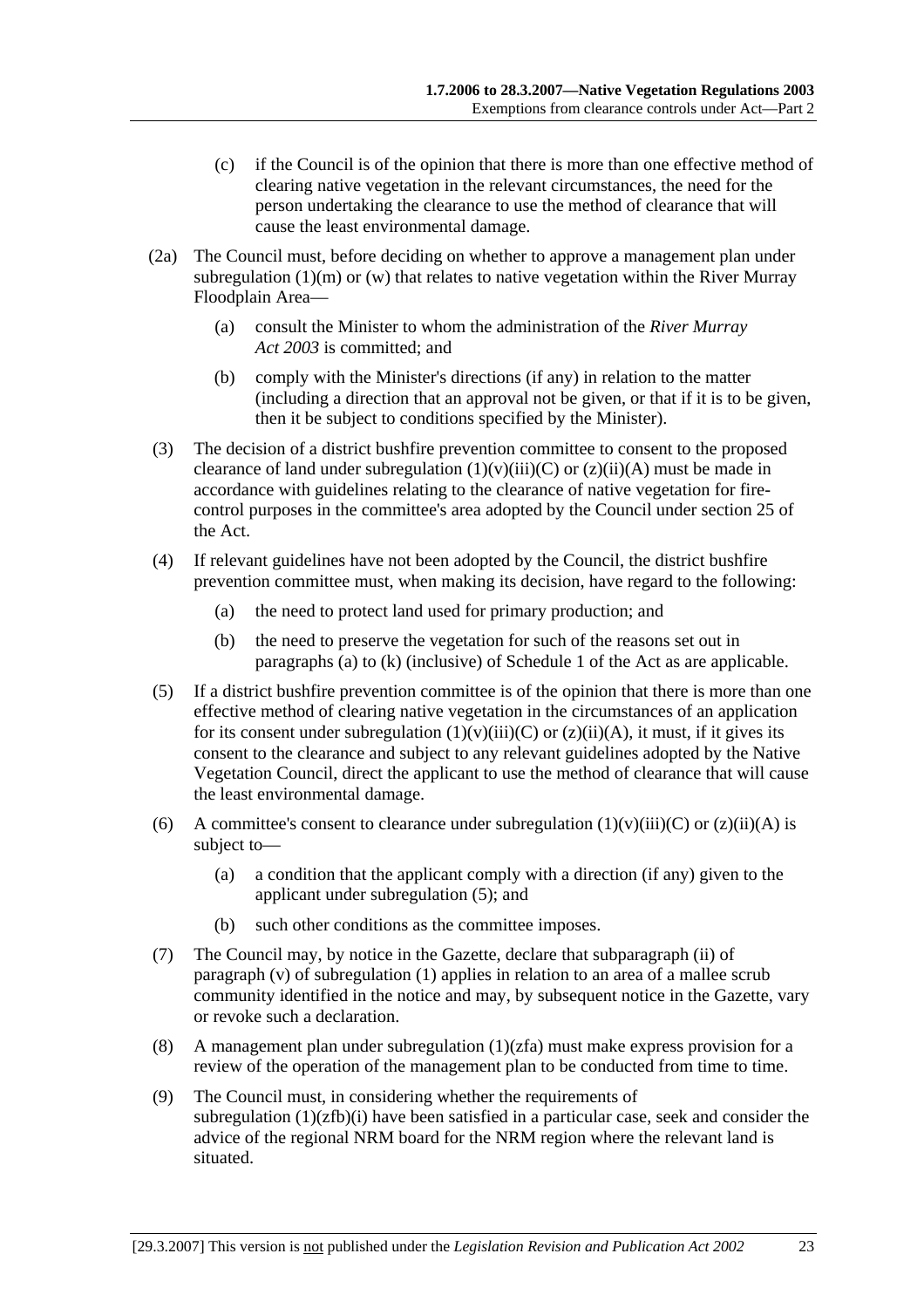- (10) The Council may, in determining whether there is a practicable alternative to a particular course of action under consideration under this regulation, take into account the cost of any alternative.
- (11) For the purposes of this regulation (and without limiting any other provision), the Council may—
	- (a) require a person seeking the benefit of this regulation for a particular purpose to provide to the Council such information as the Council may reasonably require to determine the matter;
	- (b) direct that any information to be provided to the Council be in a form determined by the Council (after consulting with any relevant person as the Council thinks fit);
	- (c) direct that a person comply with any other requirement determined by the Council (including a requirement as to the form or content of any plan or other document).

#### **6—Restrictions on clearance of vegetation**

- (1) Native vegetation may not be cleared pursuant to regulation  $5(1)(k)$  if—
	- (a) the vegetation is situated within any of the following areas:
		- (i) sections 13, 135, 136, 224, 225, 227, 228, 229, 230, 285, 368, 492, 512, 530 and D in the Hundred of Waterhouse;
		- (ii) part sections 13, 30, 223 and 225 that are in the Hundred of Waterhouse;
		- (iii) that part of section 214 that is within the township of Robe;
		- (iv) that part of part section 369, Hundred of Waterhouse, that is east of Christine Drive and Lake Road; or
	- (b) the vegetation—
		- (i) consists of a tree (including a dead tree) where the diameter of the trunk of the tree at 300 millimetres from the base of the tree is 600 millimetres or more; and
		- (ii) is situated within the 1956 flood plain of the River Murray, other than where the vegetation is within the area of a city or township.
- (2) Native vegetation may not be cleared pursuant to regulation  $5(1)(a)$ ,  $(b)$ ,  $(i)$ ,  $(q)$ ,  $(r)$ ,  $(s)$ ,  $(t)$ ,  $(u)$ ,  $(v)$  or  $(z)$  if—
	- (a) the clearance would be contrary to the requirements of a condition attached to a consent to clearance granted by the Council under the Act or by the Native Vegetation Authority under the repealed Act or of an order of a court under the Act or the repealed Act; or
	- (b) the vegetation was sown or planted in compliance with a condition attached to a consent to clearance granted by the Council under the Act or by the Native Vegetation Authority under the repealed Act or in compliance with an order of a court under the Act or the repealed Act.
- (2a) Native vegetation may not be cleared pursuant to regulation  $5(1)(t)$  or (u) if the vegetation is situated within the River Murray Floodplain Area.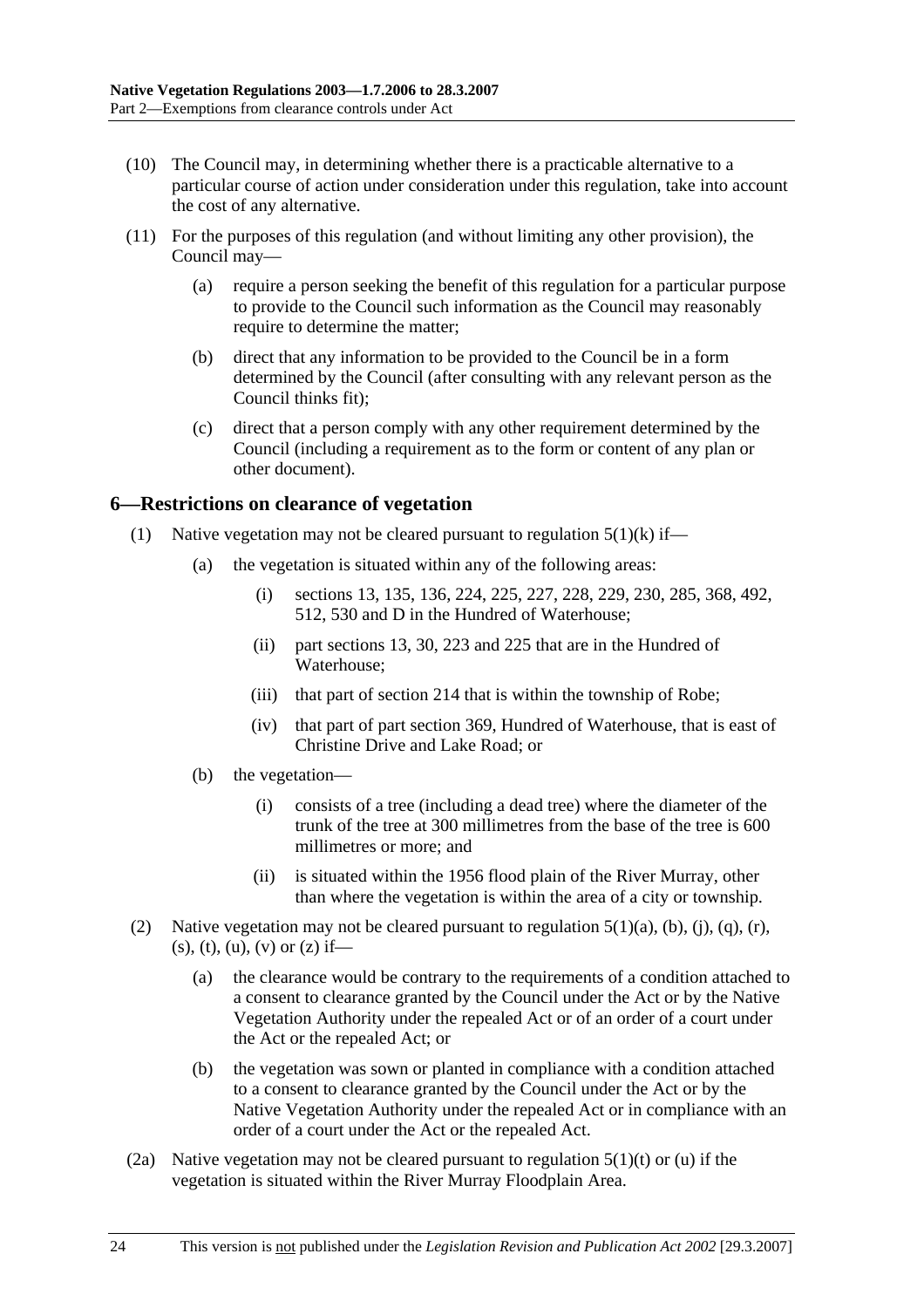(3) In this regulation—

*township* has the same meaning as in the *Local Government Act 1999*.

#### **7—Compliance with management plan**

A person must not—

- (a) clear native vegetation in contravention of a management plan under regulation 5; or
- (b) fail to comply with the terms or requirements of regulation 5.

## **Part 3—Application for consent**

#### **8—Application for consent**

- (1) For the purposes of section 28(3)(b)(iia) of the Act, the prescribed number of copies is 1.
- (2) For the purposes of section 28(3)(b)(iii) of the Act, the prescribed fee is \$430 plus the fee referred to in subregulation (3).
- (3) The fee payable by an applicant for consent to clear native vegetation for the preparation of the report referred to in section 28(3)(b)(iia) of the Act is the Minister's estimate of the reasonable cost of preparing a report of that kind determined after consultation with the Council.
- (4) The Council may remit payment of, or refund, the whole, or part, of a fee payable or paid in relation to an application (including a fee for a report under section 28(3)(b)(iia) of the Act).
- (5) For the purposes of section 28(5) of the Act, any agency, instrumentality, person or body approved by the Council as an entity that may prepare a report of the relevant kind is specified.

# **Part 4—Miscellaneous**

#### **9—Definition of native vegetation**

For the purposes of the Act and these regulations—

*native vegetation* includes a dead tree of a species indigenous to South Australia if—

- (a) the diameter of the trunk of the tree at 300 millimetres from the base of the tree is—
	- (i) in the case of a tree located on Kangaroo Island—300 millimetres or more;
	- (ii) in any other case—600 millimetres or more; and
- (b) the tree provides or has the potential to provide, or is a part of a group of trees or other plants (whether alive or dead) that provides, or has the potential to provide, a habitat for animals of a listed threatened species under the *Environment Protection and Biodiversity Conservation Act 1999* of the **Commonwealth**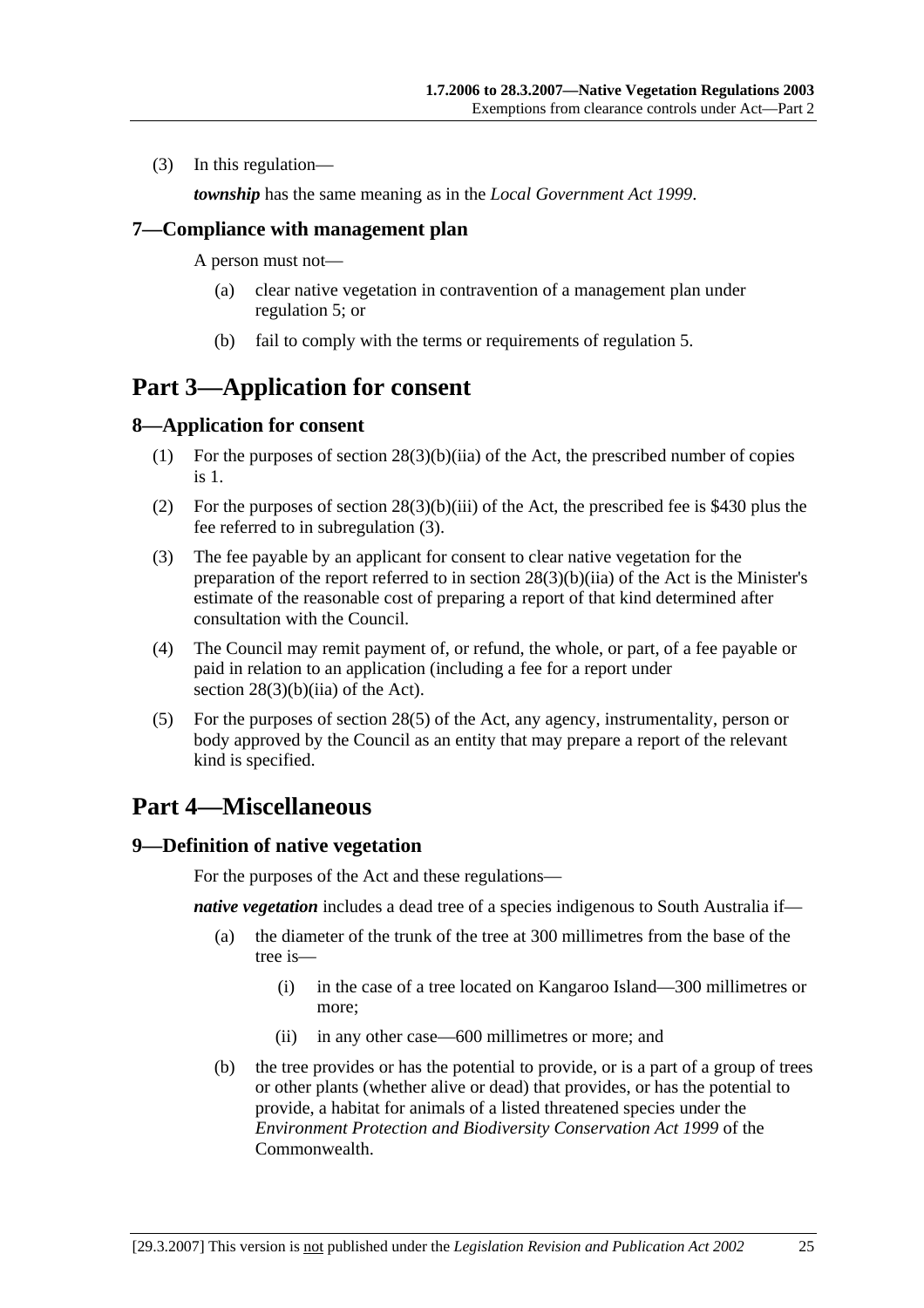#### **10—Interest**

- (1) Interest accrues from the end of the period referred to in section 31D(4)(a) or 31E(6)(a) of the Act at the prime bank rate for the relevant financial year.
- (2) Interest accrues on unpaid interest at 6 monthly intervals from the end of the period referred to in subregulation (1).
- (3) In this regulation—

*prime bank rate* for a particular financial year means the corporate loan reference rate applied by the Commonwealth Bank of Australia for corporate lending on the first trading day of the Bank in that financial year.

### **11—Prescribed form (section 33C(8) of Act)**

For the purposes of section  $33C(8)$  of the Act, the form set out in Schedule 2 is prescribed.

#### **12—Service of notices**

Notice may be served under the Act on a land owner—

- (a) personally; or
- (b) by posting it to the land owner at the address of the land owner last known to the person or body serving the notice.

### **13—The Fund**

- (1) Money standing to the credit of the Fund on account of a payment into the Fund under Part 2 of these regulations must, as far as practicable, be used—
	- (a) to establish or regenerate native vegetation on land that is within the same region of the State as the land that is to be cleared by virtue of the exemption under that Part and that has been selected by the Council for that purpose after having regard to the Regional Biodiversity Plan or Plans (if any) approved by the Minister that apply within that region; and
	- (b) to preserve and maintain that vegetation once established or reinstated.
- (2) Other money standing to the credit of the Fund may be used or made available for any costs associated with research, promotional activities, investigations or other activities that, in the opinion of the Minister, will further the objects of the Act.

## **Schedule 1—Specified species of vegetation for the purposes of regulation 5(1)**

River red gum *Eucalyptus camaldulensis*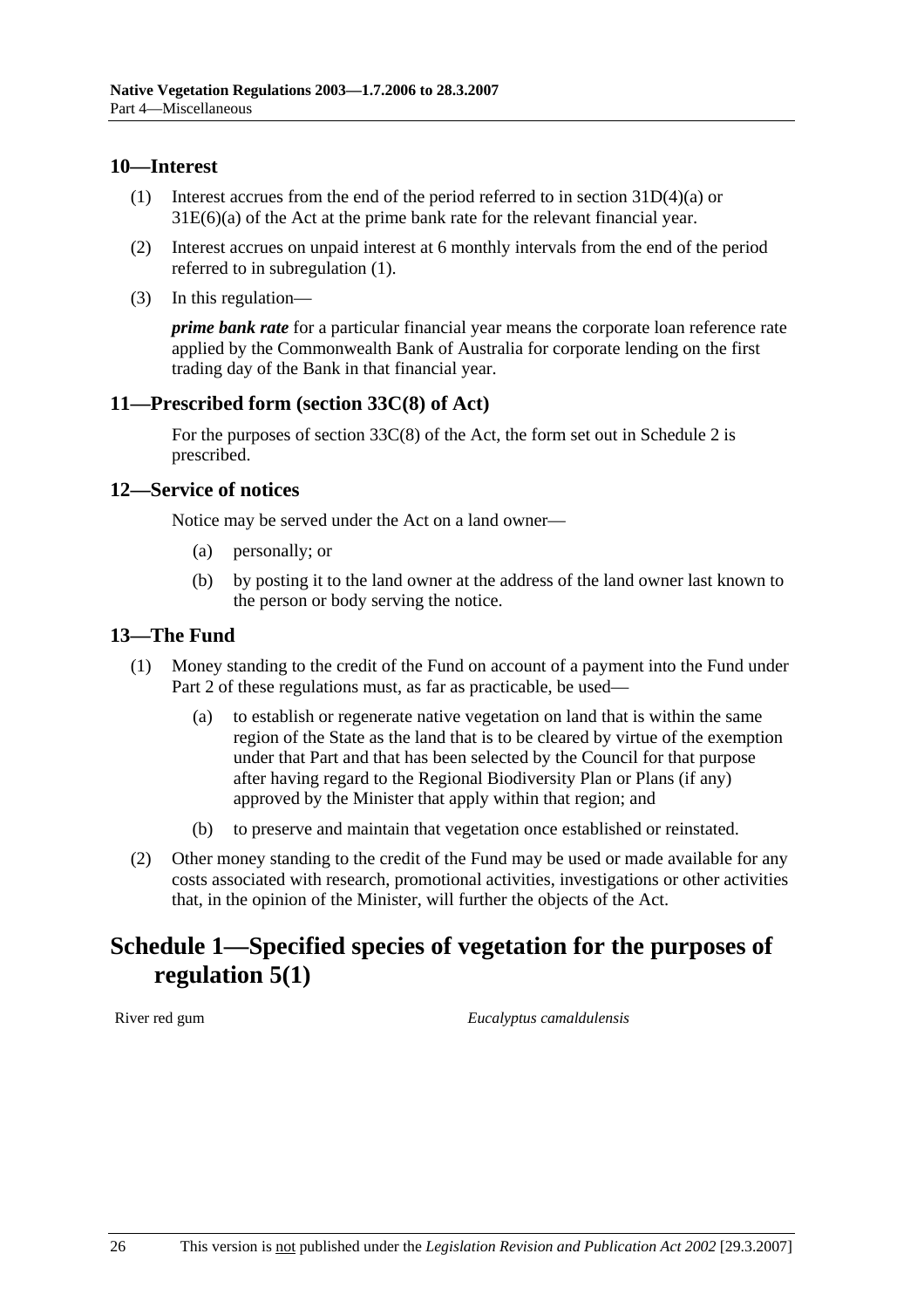# **Schedule 2—Notice under section 33C(8) of Act**

Native Vegetation Act 1991

#### Notice of information relating to a warrant

- Section 33C of the Native Vegetation Act 1991 provides for the issuing and execution of NOTE: a warrant in various cases. A warrant has been issued under the Act and the following information is provided in relation to this matter:
- The name of authorised officer executing the warrant is: 1.

This person is an authorised officer under the Native Vegetation Act 1991.

- This warrant was issued by the following magistrate: 2.
- This warrant was issued on 3.

 $a.m./p.m.$ ät

The warrant authorises the following course of action: 4.

A warrant expires at the expiration of 1 month from the date of its issue.

A person may be guilty of an offence if he or she fails to comply with a requirement under the Act or hinders an authorised officer in the lawful exercise of a power under the Act. The maximum penalty for an offence is \$5 000. (A person is not required to answer any question if to do so might incriminate the person or make the person liable to a criminal penalty.)

(Authorised officer executing warrant)

(Date)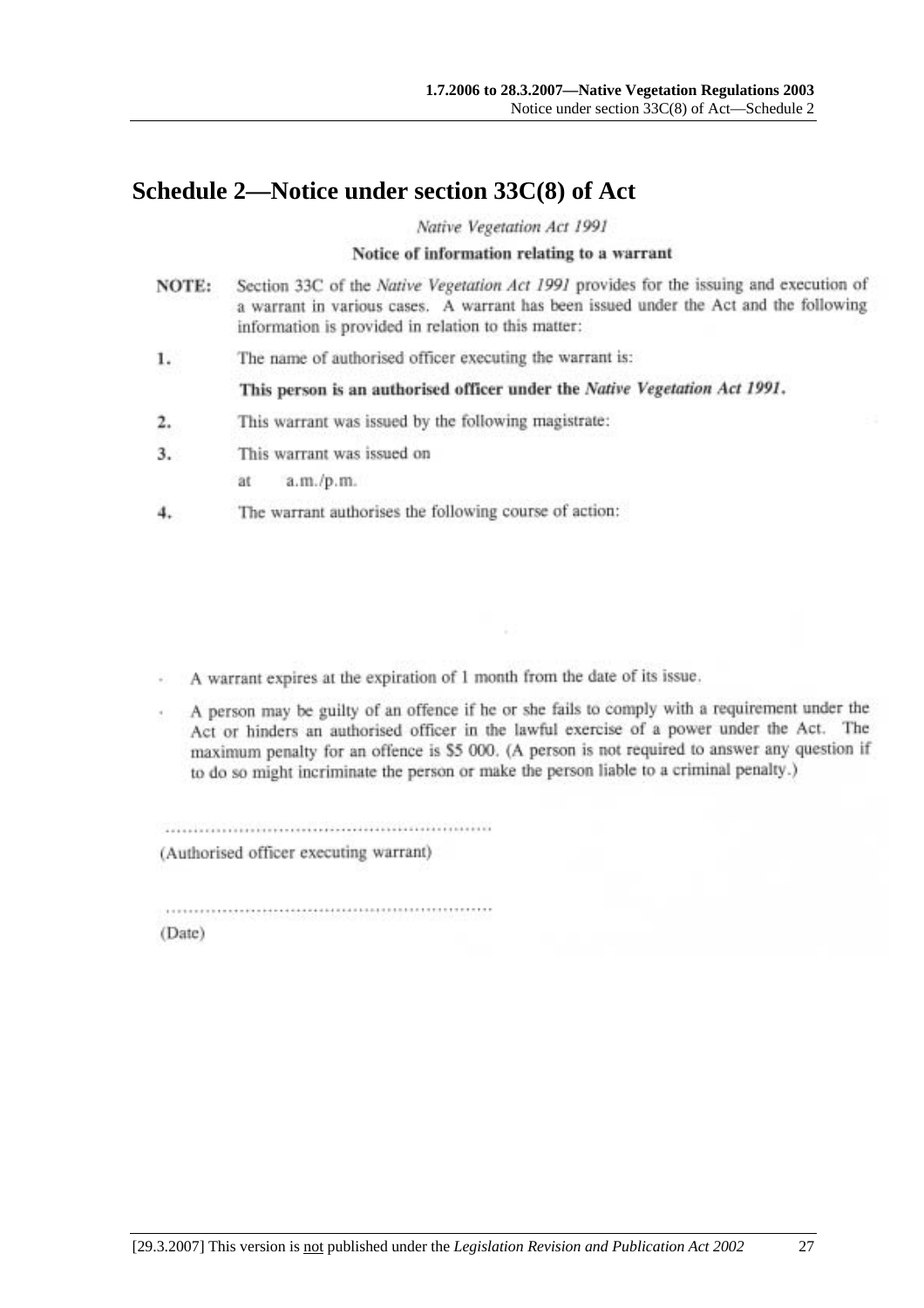# **Legislative history**

### **Notes**

- Please note—References in the legislation to other legislation or instruments or to titles of bodies or offices are not automatically updated as part of the program for the revision and publication of legislation and therefore may be obsolete.
- Earlier versions of these regulations (historical versions) are listed at the end of the legislative history.
- For further information relating to the Act and subordinate legislation made under the Act see the Index of South Australian Statutes or www.legislation.sa.gov.au.

## **Legislation revoked by principal regulations**

The *Native Vegetation Regulations 2003* revoked the following:

*Native Vegetation Regulations 1991*

## **Principal regulations and variations**

New entries appear in bold.

| Year No  |     | Reference                | Commencement              |
|----------|-----|--------------------------|---------------------------|
| 2003     | 173 | Gazette 21.8.2003 p3282  | $25.8.2003$ : r 2         |
| 2003 227 |     | Gazette 13.11.2003 p4055 | $13.11.2003$ : r 2        |
| 2003 234 |     | Gazette 20.11.2003 p4239 | $24.11.2003$ : r 2        |
| 2005 60  |     | Gazette 26.5.2005 p1416  | $1.7.2005$ : r 2          |
| 2005 154 |     | Gazette 30.6.2005 p2239  | Pt 6 (r 11)-1.7.2005: r 2 |
| 2006 25  |     | Gazette 9.2.2006 p523    | $9.2.2006$ : r 2          |
| 2006     | -86 | Gazette 15.6.2006 p1717  | $1.7.2006:$ r 2           |

## **Provisions varied**

New entries appear in bold.

Entries that relate to provisions that have been deleted appear in italics.

| Provision                       | How varied                                                                | Commencement<br>24.11.2003 |  |
|---------------------------------|---------------------------------------------------------------------------|----------------------------|--|
| r <sub>2</sub>                  | omitted under the Legislation Revision and<br><b>Publication Act 2002</b> |                            |  |
| r <sub>3</sub>                  |                                                                           |                            |  |
| C.F.S.                          | deleted by $25/2006$ r 4(1)                                               | 9.2.2006                   |  |
| country                         | varied by $25/2006$ r 4(2)                                                | 9.2.2006                   |  |
| River Murray<br>Floodplain Area | inserted by $234/2003$ r 4                                                | 24.11.2003                 |  |
| <b>SACFS</b>                    | inserted by $25/2006$ r 4(3)                                              | 9.2.2006                   |  |
| r 5                             |                                                                           |                            |  |
| r 5(1)                          | varied by 227/2003 r 4                                                    | 13.11.2003                 |  |